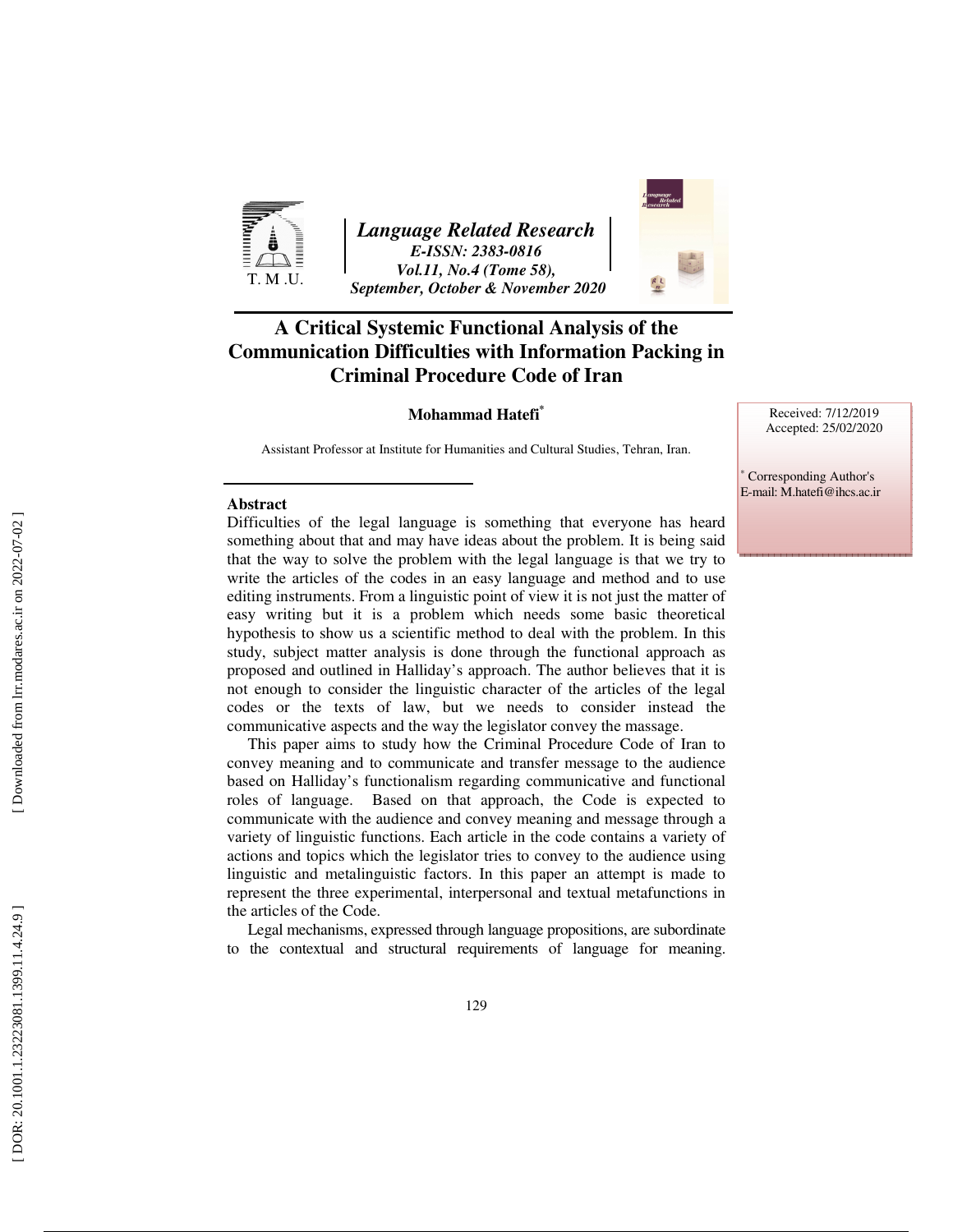

## *Language Related Research E-ISSN: 2383-0816 Vol.11, No.4 (Tome 58), September, October & November 2020*



Functional theory defines three metafunctions as contextual and structural requirements for expressing any linguistic contents. To consider the empiricallogical, interpersonal, and textual metafunctions is necessary to analyze the difficulties of the legal language in general and the language of the law in special. The key question is: what is this difficulty? The functional hypothesis is that this difficulty lies in the way information is presented by the text and in the way the text to communicate. By focusing on Articles 1 to 7 of the Criminal Procedure Code of 2013, The present paper showed that in these articles, passive structure of the verb, substitution of the subject with the abstract expressions and conversion of concrete verbs to ideational create a huge amount of interpretation imposed on the reader. It has implicated the role of judicial authorities in the exercise of power in the form of constructive and empirical and material constituent elements in cases where they must be held accountable. This form of information gives a dominant position to the judicial authorities against the accused in contrast with the protection of civil rights enshrined in Article 7.

Findings confirmed the desirable performance of the functional theory in the field of the articles of the Code. Halliday's Functionalism shows that the main problem in respect with the articles of the Criminal Procedure Code is not just restricted to the linguistic features but the main problem arises from the communicative strategies which the legislator uses to convey meaning to the audience. In this way the interpretive implications have the most parasitic role which do not let the audience easily communicate and direct with the message being conveyed. The results of this study showed that a proper packaging of Information, regarding the functional aspects, is a useful way to achieve the goals of an easy writing movements too. Proper packaging of information, will help us resolve the difficulties in both sides of writing and communicating.

**Keywords**: Law, Criminal Procedure Code, Functional linguistics, Implicated interpretation, Civil rights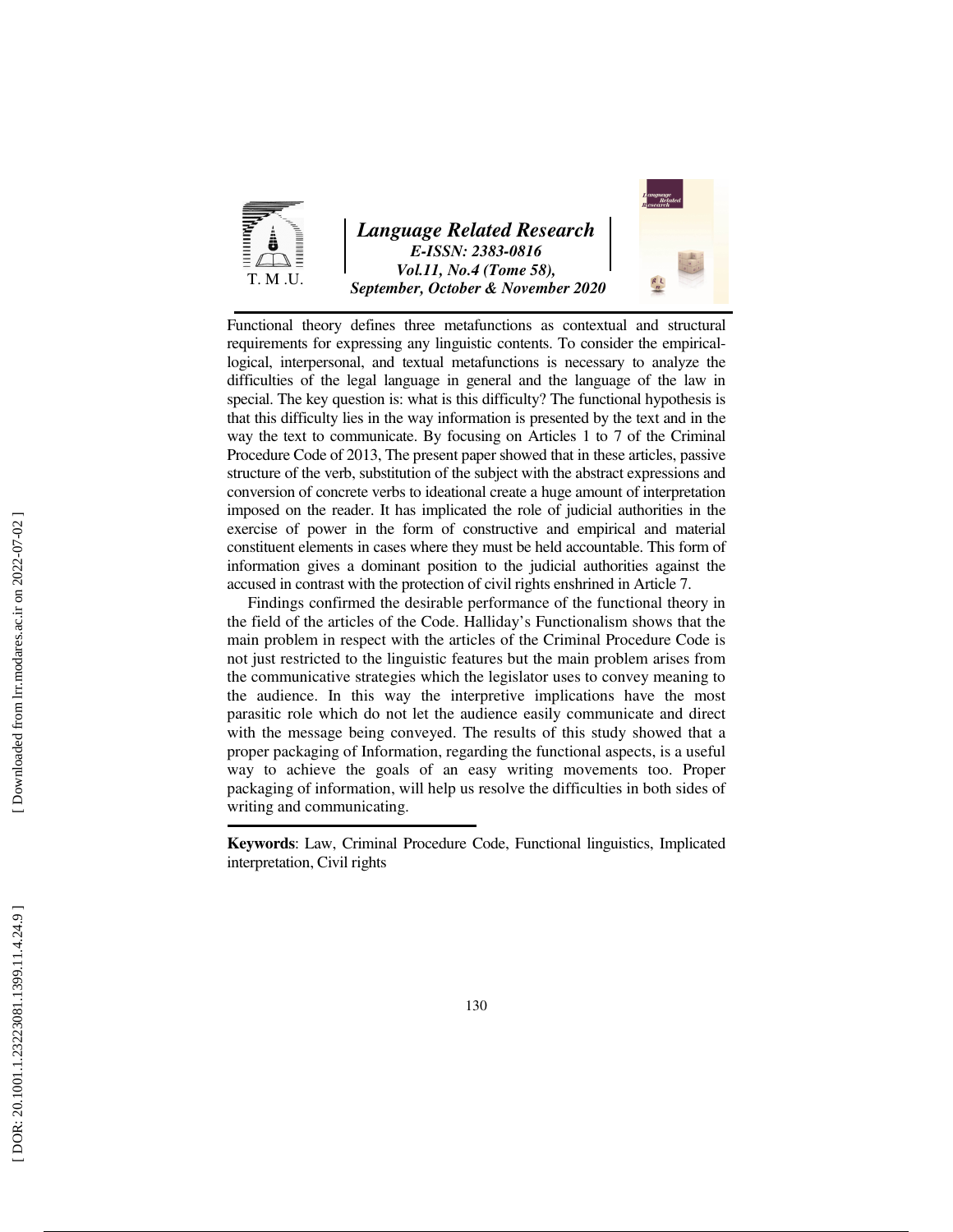

تحليل انتقادي دشواريهاي زباني مربوط به طبقهبندي اطلاعات در قانون آيين دادرسي کیفر*ی* بر اساس رویکرد نقشگرا<sup>\</sup>

## محمد هاتفي \*

استاديار گروه زبان و ادبيات فارسي پژوهشگاه علوم انساني و مطالعات فرهنگي، تهران، ايران.

دريافت: 16/ 09/ 98 پذيرش: 06/ 12/ 98

#### چكيده

وقتي سازوكارهاي حقوقي از طريق گزارههاي زبان بيان ميشوند، چينشهاي بافتي و ساختاري خاصي ميطلبند. نظرية نقشگرا اين ضرورتها را در چارچوب فرانقشهاي انديشگاني (تجربي ـ منطقي)، بينافردي و متني تعريف ميكند. دشواري زبان حقوقي و بهويژه زبان قانون زبانزد است. پرسش اصلي اين است كه عامل يا دليل اين دشواري در چيست. فرضية نقشگرا اين است كه اين دشواري در نحوة ارائة اطلاعات از سوي متن و در شيوة ارتباط متن نهفته است. مقالة حاضر با هدف سنجش اين فرضيه، با تمركز بر مواد 1 7تا قانون آيين دادرسي كيفري مصوب ،1392 نشان داد در اين مواد، مجهولسازي، ارتقاي جايگاه كنشپذير به كنشگر، جايگزيني فاعل جمله با عبارتهاي مصدري انتزاعي و تبديل افعال تام به ربطي ميزان زيادي تفسير ضمني بر دوش خوانندة قانون نهاده و نقش بينافردي مراجع قضائي و متهمان را مبهم كرده است. به اين صورت كه نقش مراجع قضائي را به هنگام اعمال قدرت در قالب ساخت معلوم و با عناصر فرانقشي تجربي و مادي، اما زماني كه بايد پاسخگو باشند بهصورت مجهول و با عبارتهاي مصدري انتزاعي بيان كرده و وظايف آنان را از طريق ارتقاي جايگاه متهم از كنشپذير به كنشگر بهدوش متهم انداخته است. اين نحوة ساخت اطلاعي، رابطة مراجع قضائي و متهم را بهصورت

ــــــــــــــــــــــــــــــــــــــــــــــــــــــــــــــــــــــــــــــــــــــــــــــــــــــــــــــــــــــــــــــــــــــــــ

E-mail: M.hatefi@ihcs.ac.ir :مقاله مسئول نويسندة\*

اين مقاله از طرح پژوهشي (96012423 :Insf (برگرفته شده كه با حمايت صندوق حمايت از پژوهشگران كشور در پژوهشگاه علوم انساني و مطالعات فرهنگي انجام شده است.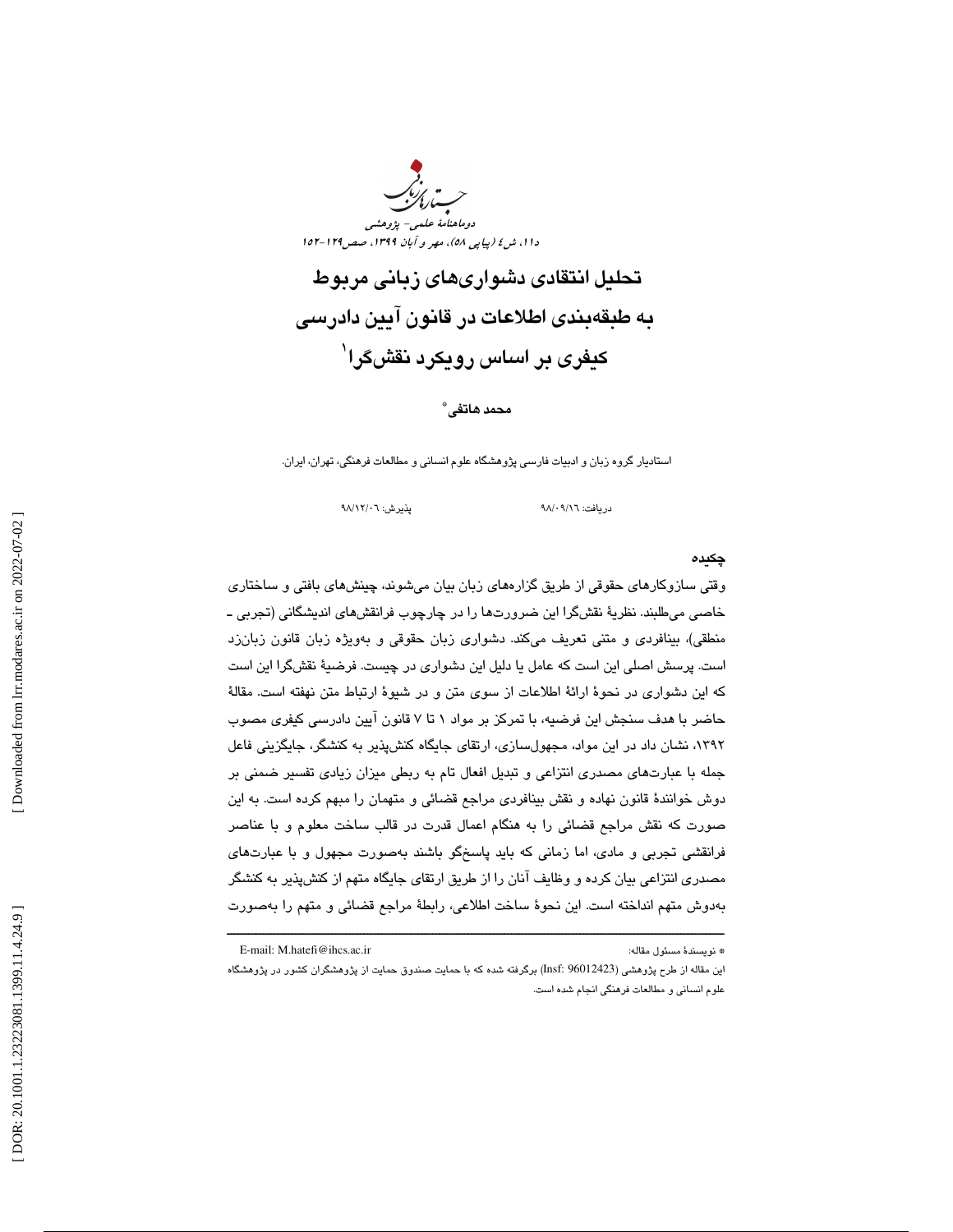سلطهگر و سلطهپذير درآورده و با حفظ حقوق شهروندي، كه در مادة 7 تأكيد شده، ناهمخوان است.

واژههاي كليدي: قانون، آيين دادرسي كيفري، زبانشناسي نقشگرا، تفسير ضمني، حقوق شهروندي.

## . مقدمه 1

دشواري زبان حقوقي زبانزد است و نهتنها در ايران، بلكه در جهان اين وصف براي زبان حقوقي و بهويژه براي زبان قانون بيان شده است. براي رفع اين دشواري و كمك به مردم براي ارتباط راحتتر با متون حقوقي و قوانين مربوط، با هدف تضمين حقوق شهروندي و آگاهي مردم از اين حقوق، تلاشها و پژوهشهاي زيادي صورت گرفته است. پژوهشهاي سنتي تصور ميكردند چنانچه در متن مواد قانون و در متون حقوقي مانند احكام، آرا و اجراييهها و نيز قراردادها واژههاي سادهتري بهجاي اصطلاحات پيچيده، دشوار و ديرفهم قرار گيرد اين دشواري به آساني خواهد گراييد. اين پژوهشها بيشتر بر انتخاب واژگان ساده و شگردهاي سادهنويسي و ابزار ويرايش تأكيد ميكردند و پيشنهادشان درستنويسي و كاربرد معيار و صحيح دستوري بود و بر آن تأكيد ميكردند (ميربابايي، 1391). در تداوم فرايند پژوهشها تلاشهاي نظريهمحور نيز شكل گرفت و نظريههاي زبانشناسي بهخدمت درآمد. شاخة زبانشناسي كاربردي در اين زمينه فعال شد و خود زمينهساز شاخهاي با نام زبانشناسي حقوقي (آقاگلزاده، ،1381 1391) شد. بيشتر اين پژوهشها بيش از آنكه در خدمت سادهسازي زبان حقوقي قرار گيرد، با افزودن اصطلاحات زبانشناسي جنبة دانشگاهي صرف به موضوع بخشيد و دشواري ديگري بر دشواري پيشين افزوده شد. در وضعيتي كه هر دو رويكرد ناكارآمد جلوه ميكنند راه بهتر اين است كه بهجاي تحميل رويكرد زبانشناسي بر زبان حقوقي، چيستي دشواري در زبان حقوقي به مسئله تبديل شود تا با طراحي يك فرضيه، ابتدا مشخص شود اين دشواري چيست و سپس براي آن راهكارهايي با هدف سادهسازي تجويز شود. هر نظريهاي با اتكا به مبانياي كه دارد، فرضية مطلوب خودش را پيشنهاد ميكند. نظرية زبانشناسي نقشگرا براي هر دشواري در فهم زبان،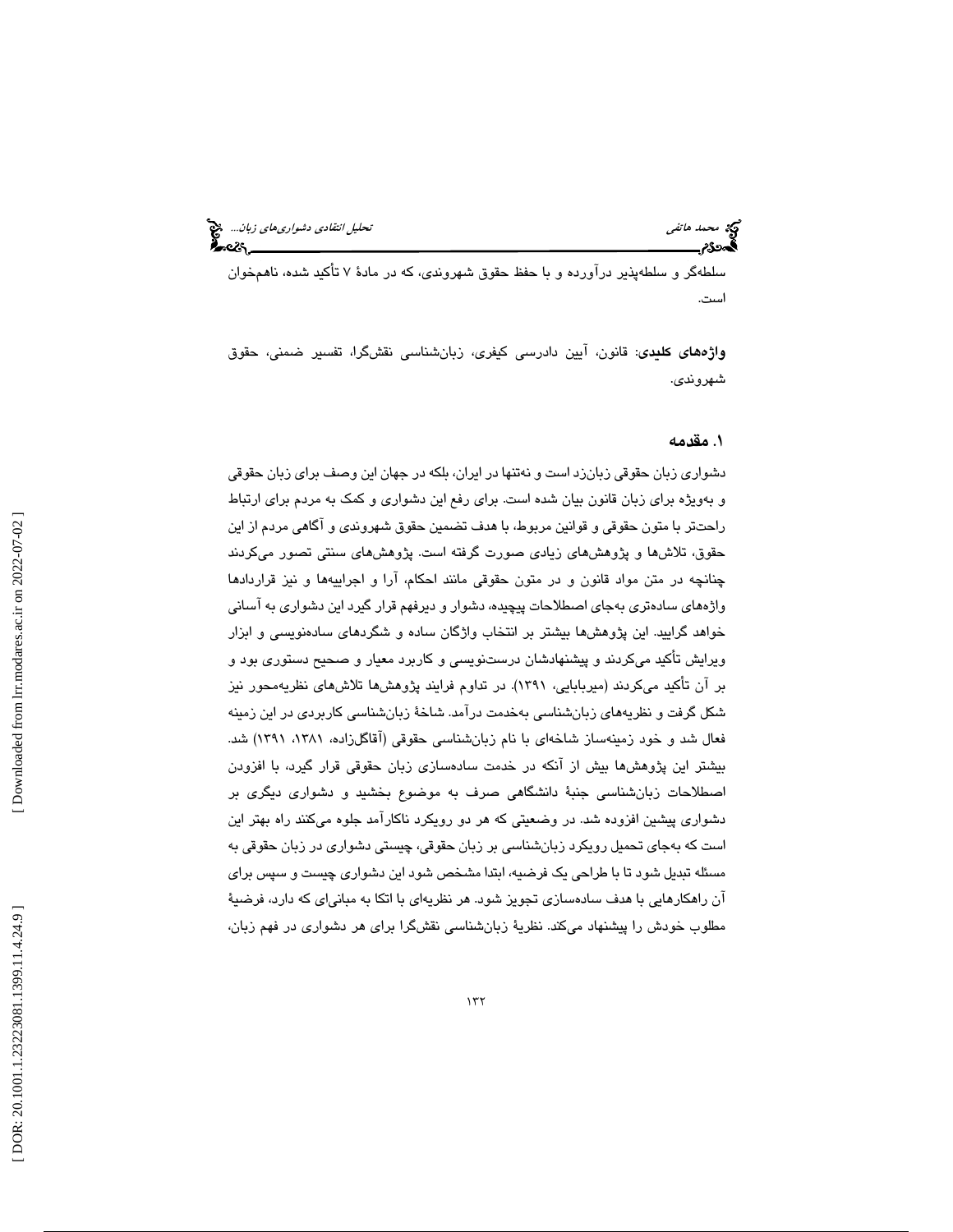مسئلة «ارتباط»٬ را پیش مینهد. با این فرضیه، نوشتهٔ حاضر دشواریهای قانون آیین دادرسی كيفري را زاييدة دشواري در ارتباط زبان اين قانون با مخاطب ميداند. انسجام و ساخت اطلاعي مهمترين بخش مسئله هستند. مواد 1 تا 7 قانون آيين دادرسي كيفري مصوب 1392 را مبناي پژوهش درنظر گرفتهايم تا مجال بررسي جزءنگرانة نمونه فراهم باشد؛ اما نتيجهگيري تحقيق قابل تعميم به همة متن قانون است.

## . پيشينة پژوهش 2

گيبونز (2003) زبان حقوق را به دو بخش تقسيم مىكند:

الف) زبان حقوقي نوشتاري و مدون و ديگر مدارك حقوقي مثل قراردادها و ...

ب) زبان حقوقي گفتاري كه زبان ارتباطي و پوياي دعويهاي حقوقي است، بهويژه دادگاه، تحقيقات پليس، زندان و تبادل نظر بين وكلا و ارتباط كلامي بين وكيل و موكل (*ibid*: 15).

تيرسيما (1999) بين زبان گفتاري و نوشتاري حقوق تفاوت ميگذارد. از نظر وي، زبان نوشتاري ويژگيهايي مانند واژگان مهجور، جملات طولاني و پيچيده و جملات مجهول دارد. زبان .( *ibid*: 54 نوشتاري مؤجزتر و فشردهتر است و زبان گفتاري در كل غيررسميتر است (

حبيبي (١٣٧٨) زبان حقوقي را خاص دانسته و واژههاي زبان حقوقي را در سه نوع دسته-بندي كرده است:

ـ كلماتي كه از واژگان عمومي و زبان عامهٔ مردم گرفته ميشود، مانند: ازدواج، طلاق، قرارداد، بيع، اجاره، وصيت و ... .

ـ واژههايي كه از رشتههاي فني ديگر گرفته ميشود، مانند اعتبار، گردش، پول، بازار، نظم عمومي، سوءرفتار، امراض ساريه و … .

ـ تعبير هايي كه ويژهٔ رشتهٔ حقوق است، مانند: اهليت، اقاله، اهليت، تصرف و ... (*همان*: ٢٣ - $\mathcal{N}$ ٤.

كراندال و چارو (2000) معتقدند ويژگي زبان حقوقي تنها داشتن واژگان تخصصي نيست؛ بلکه دارای ویژگیهایی است که آورده میشود:

ـ داشتن جملههای طولانی و پیچیده؛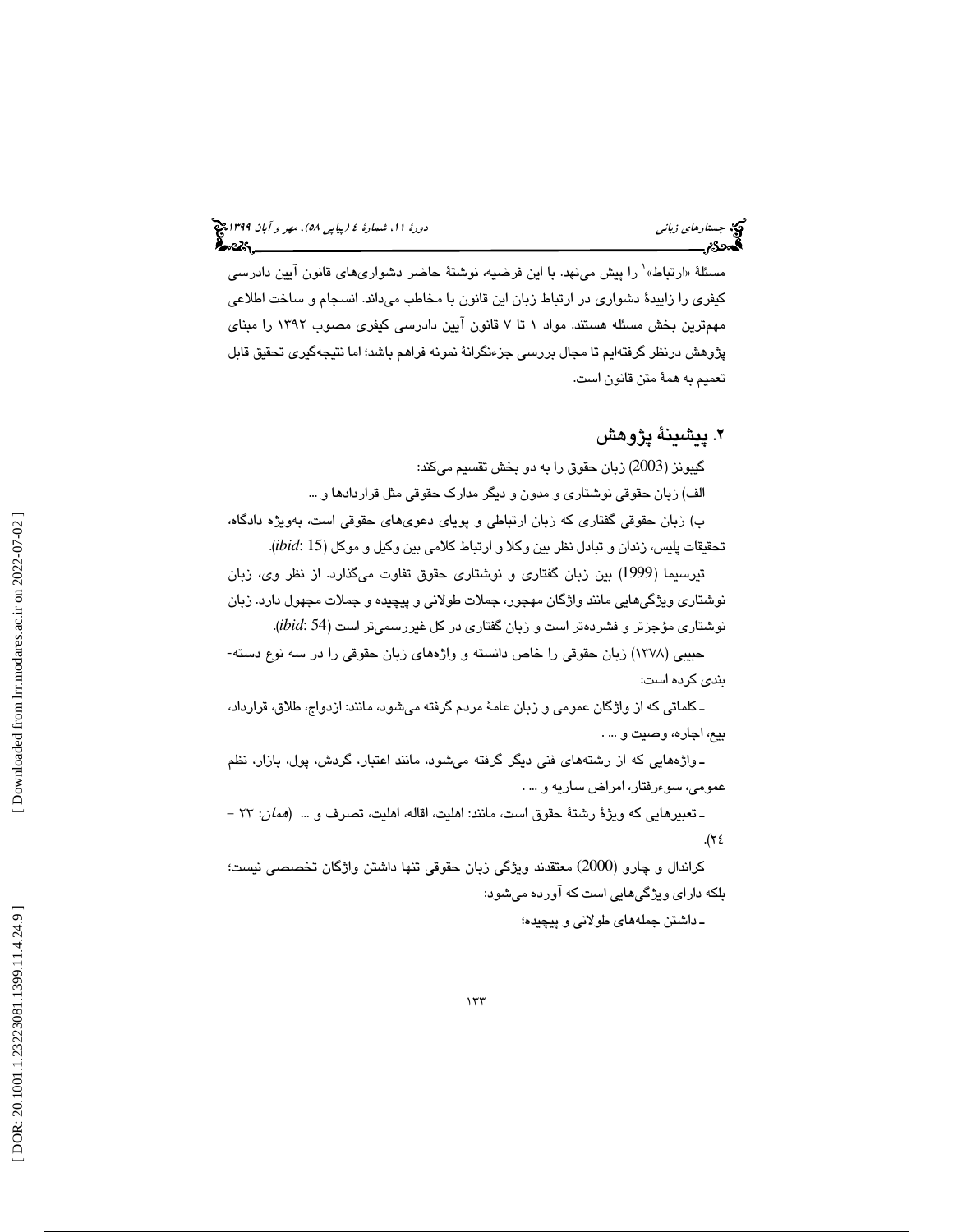محمد هاتفي تحليل *انتقادي دشواري هاي زبان*.... المحجمة هاتفي تحليل انتقادي د*شواري هاي زبان*.... المحجمة<br>**الجمهوريم بالتحليل التحليل التحليل التحليل التحليل التحليل التحليل التحليل التحليل التحليل التحليل التحليل الت** 

ـ استفادهٔ زياد از ساخت مجهول؛ ـ ارجاع نامشخص ضماير؛ ـ منفى ساز*ى* مكرر؛

ـ اسمسازي؛ مثلاً استفاده از application made به يجا applied .

ـ استفاده از حروف تعريف يا ضماير اشارهٔ متفاوت با زبان عادي (استفاده از such said و aforesaid بهجاى that ،thid يا these و those). براى مثال، استفاده از such case بهجاى sthis case يا said person بهجاي said person (*. ibid*: 5 - 9).

صالحي٫داد (١٣٨٥) زبان حقوقي را پيچيده و دشوار مي،اند و دشواري مفاهيم، نفوذ كلمات و اصطلاحات عربي در حقوق و اشتراک الفاظ را از دلايل اين پيچيدگي و دشواري برميشمارد (همان: ٦٣).

آقاگلزاده و همكاران (۱۳۸۹) سعى دارند الگويى براى سادهسازى «دشوارىها و پيچيدگيهاي متن آراي قضائي» ارائه دهند. اين دشواريها از نظر آنان چنين است: طولانينويسي، استفادة فراوان از واژگان عربي و عبارات اضافهاي، عدم رعايت اصول » نشانهگذاري و همچنين، بهكارگيري واژگان تخصصي و اصطلاحات حقوقي (بدون ارائة تعريف مناسب، بهطوري كه براي غيرحقوقدانان هم قابل فهم باشد)» (*همان*: ٢٥).

فرازندهپور (۱۳۸۸) استواری نثر (پرهیز از واژههای دشوار عربی و حروف اضافهٔ مركب)، شيوهٔ نگارش (مانند جدانويسى و پيوستەنويسى)، نشانەگذارى (نقطه، ويرگول، گيومه و …) و پرهیز از درازنویسی را مواردی میداند که رعایتشان آرای قضائی را برای عموم قابل فهمتر ميسازد (*همان: ٤*١ - ٤٣).

لطيفيخواه ( 1381) ويژگيهاي مواد قانون مدني را بهصورت آماري تحليل كرده و به اين نتيجه رسيده است كه بيشترين ساختارهاي مورد استفاده در اين متون بهترتيب عبارتاند از: جملات با وجه غيرشخصي، جملات حاوي جمله وارههاي موصولي و جملات همپايه.

روشن و بهبودي (۱۳۸۸) سه نوع متن حقوقي علمي، درسي و قانوني را بررسي كرده و به اين نتيجه رسيدهاند كه از نظر نحوى جملات بيشتر مركباند و به صورت ساختهاى غيرشخصي، ساخت ميانه و مجهول به كار رفتهاند. درصد جملات با ساخت غيرشخصي بيشتر است و واژگان تخصصي بيشتر ين بسامد و كليشهها كمترين بسامد را دارند. آنان اين متون را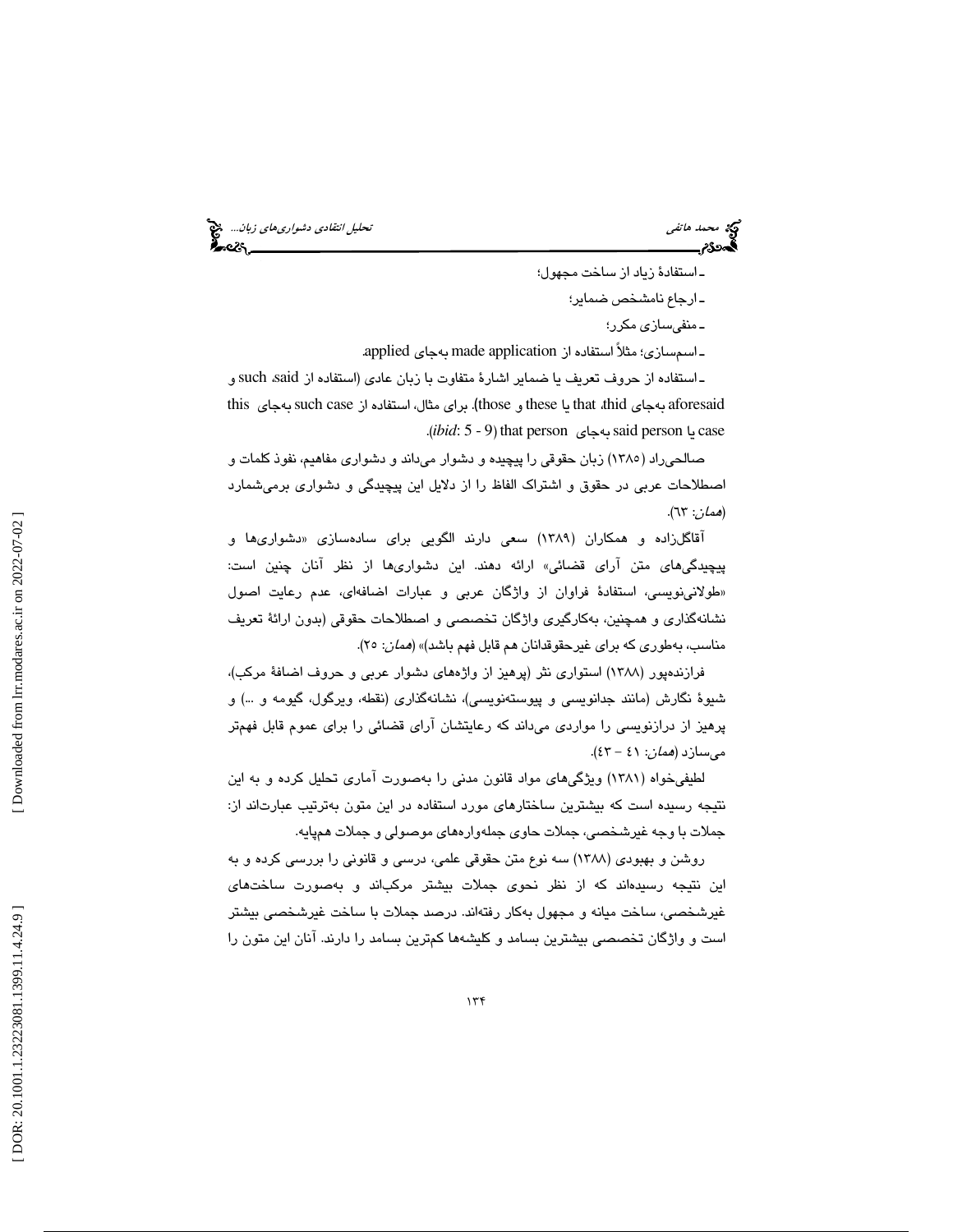(پياپي 58)، مهر و آبان 1399 جستارهاي زباني دورة ،11 شمارة 4

داراي كمترين حشو، اما پيچيده توصيف كردهاند.

پژوهشهاي ذكرشده صرفاً توصيفي و يا درصدد ارائة الگويي ساختاري - صوري هستند و هیچکدام دشواری زبان حقوقی را با نگرش ارتباطی و ساخت اطلاعی بررسی نکردهاند، در حالی كه از ديدگاه نقشگرايي ضعف در طبقهبندي اطلاعات در چارچوب ساخت اطلاعي ميتواند بيشترين اثر را در دشوارسازي ارتباط زباني داشته باشد.

## .3 چارچوب نظري

1ـ 3 . زبانشناسي نقشگرا

خلاف صورتگرايان كه زبان را ساختارهايي ميدانند كه بين آنها روابط منطقي برقرار است، از نظر نقش گرايان، زبان نظامي براي برقراري ارتباط است. هدف از طرح نظرية دستور نقشگراي نظاممند، شناخت و درک دستور زبان از طریق تحلیل و تعبیر متن<sup>۲</sup> ـ اعم از متن آموزش*ی*، اجتماعی، ادبی و سیاسی ــ است. دستور زبان نقشگرا به این دلیل نظاممند است كه زبان از طریق شبكهاى از نظامها يا مجموعهاى مرتبط بههم از انتخابها<sup>٬</sup> معنا را م<sub>ى</sub>سازد & Halliday) . Mathiessen, 2014: 3 - 4)

در اين دستور، صورت و ساخت در خدمت نقش ارتباطي قرار دارند و هر چيز با ارجاع به نقش ارتباطی و كاربردی زبان تبيين میشود (*ibid*, 1994: xiii).

در دستور نقشگرا برای بررسی انواع معنا از بند<sup>؛</sup> استفاده میکنند. هر بند همزمان محل تج*م*ع سه لايهٔ معنايي است. اين لايههاي معنايي كه فرانقش ناميده ميشوند و درمجموع كار انتقال معنا<br>را انجام ميدهند عبارتاند از: فرانقش انديشگاني ــ تجربي ْ، فرانقش بينافردي <sup>٦</sup>و فرانقش متني ْ اين سه فرانقش، بهطور همزمان و موازى، جنبههاى مختلف تجربة انسان را در زبان بازنمايي ميكنند. موضوع سخن در حيطهٔ فرانقش تجربي قرار ميگيرد، عاملان سخن به فرانقش بينافردي مربوط است و شيوة بيان در فرانقش متنى مطرح مي شود .(ibid, 2014: 211

در هر فرانقش، عناصر زبان نقشهای مربوط به آن فرانقش را میپذیرند. یک عنصر زبانی بسته به اینکه ذیل کدام فرانقش بررسی شود نقش و تعبیر متفاوتی میپذیرد. برای مثال در جملهٔ «الف از ب تمجید به عمل آورد»، نقش الف از دیدگاه سه فرانقش تجربی، بینافردی و متنی بهترتیب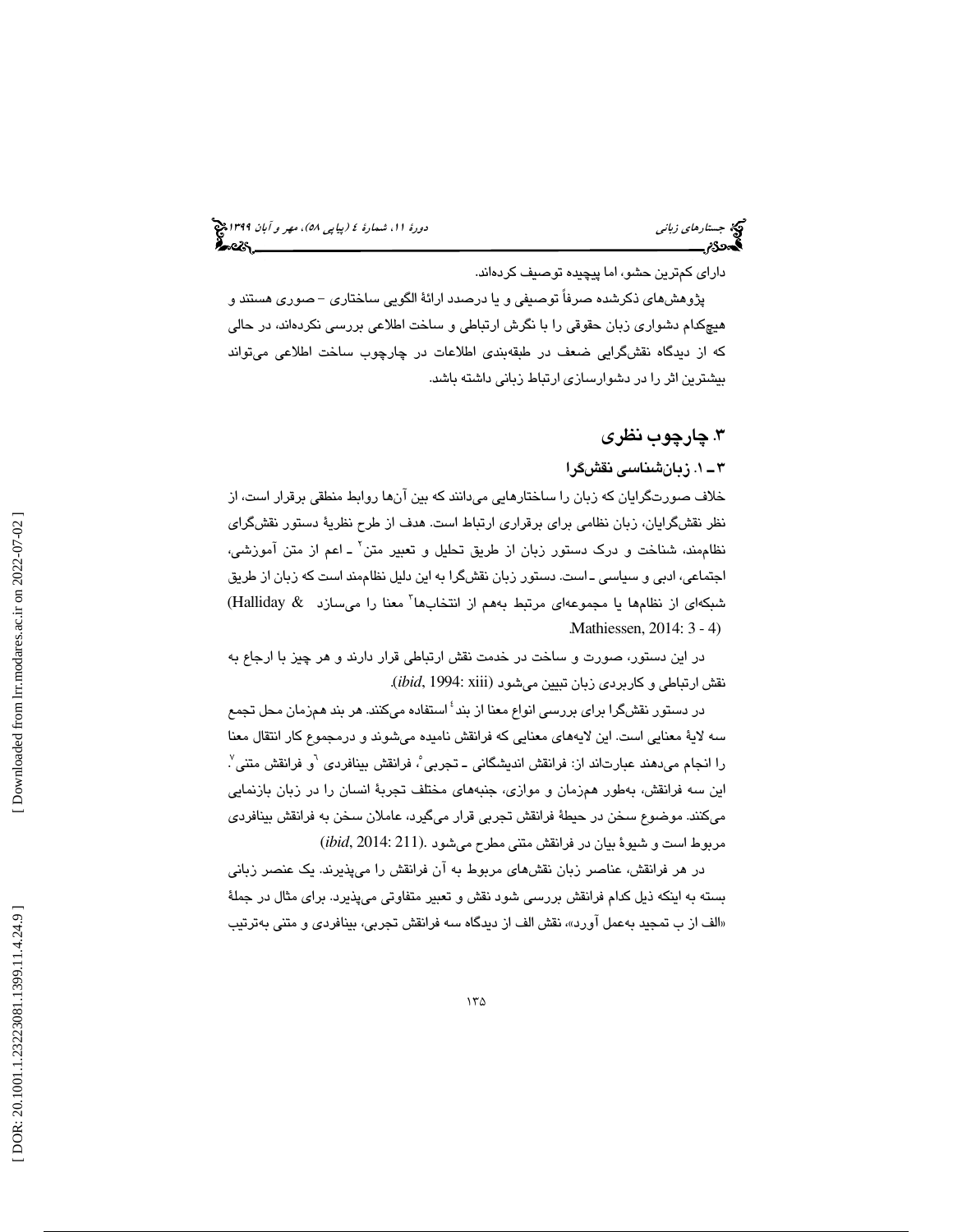چنین خواهد بود: کنشگر<sup>^</sup> ، فاعل ْ، آغازگر <sup>۱۰</sup> (ibid: 83) و بسته به هر کدام از بندها یکی از سه تعبير بازنمايي'<sup>י</sup>، مبادله'`` و پيام'`` رخ خواهد داد. بازنمايي از سنخ تجربهٔ انساني است و عنصر زبانی که در جایگاه کنندهٔ کار قرار میگیرد «کنشگر» نامیده میشود. در مبادله بند به محلی برای جابهجايي گوينده و شنونده تبديل ميشود. « فاعل » عنصر ي است كه يگو نده اعتبار گزارهاي را كه بيان ميكند وابسته و منسوب به آن ميداند. در بندهايي كه از آنها به «پيام» تعبير ميشود، نقطهٔ عزيمت پيام از ديد گوينده، آغازگر ناميده ميشود *(ibid*).

هر سه لايهٔ معنايي همزمان در يک بند وجود دارد که هر يک ساختاري متفاوت نسبتبه ديگری دارد و جنبهای از سازمانبندی معنایی را نشان میدهد. در فرانقش تجربی معنای محتوایی و تحتاللفظي مورد توجه است. اين معنا با تجارب ما از جهان بيرون و درون مرتبط است و در بند متجلي مي شود. نمونهٔ اصلي تجربهٔ بيروني فعاليتها و حوادثي است كه اتفاق ميافتد و مردم يا ديگراني آنها را انجام ميدهند يا رخداد آن حوادث را سبب ميشوند. طبقهبندي تجربهٔ دروني دشوارتر است؛ اما بهنوعي تكرار تجربهٔ بيرون، ثبت و واكنش به آن است. از نظر فرانقش تجربي، بند از سه عنصر اصلی تشکیل شده است: الف) فرایند که رخداد یا عمل انجامشده در بستر زمان<br>است و معمولاً در قالب گروه فعلی عینیت میبابد. فرایندها به سه گروه اصلی مادی ٔ '، ذهنی ْ ' و رابطهای<sup>۱٬</sup> تقسیم میشوند و در مرز این فرایندها سه فرایند فرعی رفتاری<sup>٬٬</sup> وجودی<sup>٬٬</sup> و بیانی <sup>۹</sup>قرار میگیرد، ب) شرکتکنندههایی که در این فرایند درگیر هستند و در قالب گروه اسمی در زبان آشكار ميشوند، ج) عناصر حاشيهاي كه با اين فرايند ارتباط دارند و معمولاً در قالب گروه قي*دي* يا حرف اضافها*ي* عينيت ميLبند (214 *:ibid*).

هليدي و حسن (1976) روابط بين جملههاي متن را انسجام متني مينامند « به كه روابط معنايي موجود در متن اشاره دارد و آن را بهمنزلة متن از غير متن جدا مي كند» (*ibid*: 4). هليدي و متيسن (2014) عوامل واژگانی ـ دستوری انسجام متن را به چهار گروه تقسيم ميکنند: پيوند، ارجاع، حذف و سـازماندهـي واژگانـي (ibid: 603). علاوه بر اين موارد، منابع معنايي و بافتـي نيز در توليد و تفسير متن نقش دارند. ارجاع، حذف و پيوند از( جمله حروف ربط) ابزارهاي دستوري هستند و تكرار، ترادف و تضاد معنايي، شمول معنايي و باهمآيي ابزار انجسام واژگاني اند . (Hamedi Shirvan et al., 2015: 523 )

ممکن است متنی کاملاً منسجم باشد و نشانههای متن بهنحو نظاممند به یکدیگر ارجاع دهند؛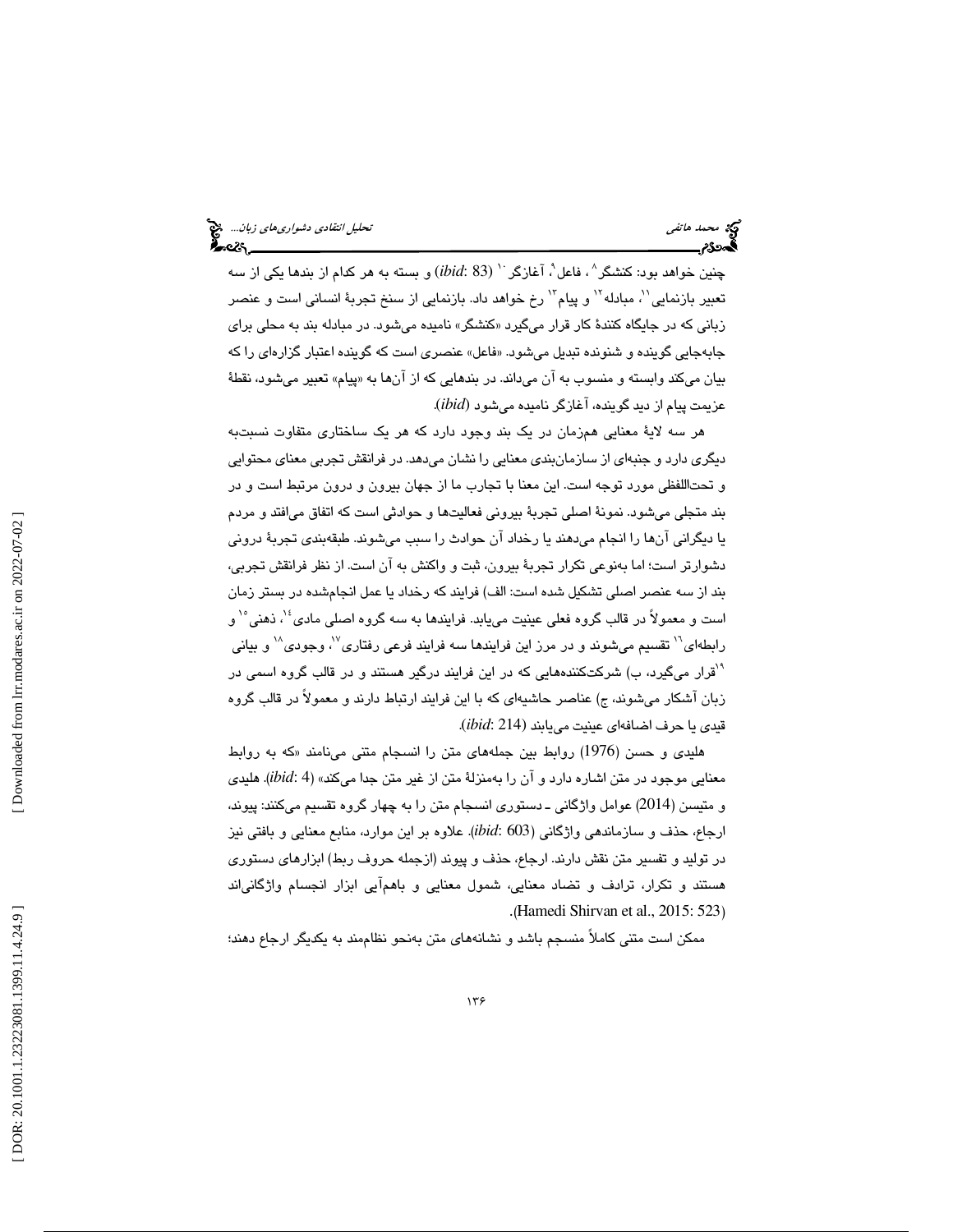اما اين به معناي راحتي ارتباط نيست؛ بلكه ساخت اطلاعي، يعني نحوة ارائة اطلاعات نيز بسيار مهم است. ساخت اطلاعی بخشی از دستور جمله است که بر صورت جمله تأثیر میگذارد. طبق نظر لمبركت ``(1994)، ساختار اطلاعی آن بخش از دستور جمله است كه در آن، گزارهها بهمنزلهٔ نموداري مفهومي از وضعيتي از امور، با ساختارهاي دستوري ـ واژگاني همراه ميشوند و اين همراهي، بر طبق حالات و وضعيت ذهني مخاطباني است كه اين ساختارها را بهمنزلة واحدهاي اطلاعاتی در بافت گفتمان بهكار میگیرند و آنها را تعبیر میكنند. این را میتوان بهمنزلهٔ یک تعريف كلي از ساختار اطلاعي درنظر گرفت. بنابراين، ساختار اطلاعي به اين موضوع ميپردازد كه چگونه اطلاعات، درون ساختارهای دستوری بستهبندی میشوند و با استفاده از چه سازوکارهایی، گوینده یا نویسنده وضعیت اطلاعاتی را که در گفتمان معرفی میشود در اختیار<br>مخاطب خود قرار می**ر**هد (*ibid*: 5). بر همین اساس است که چیف<sup>۲</sup> (1987) بهجای لفظ «ساختار اطلاعي» عنوان «بستهبندي اطلاعات» را بر ميگزيند، زبانشناسان پراگ از آن با عنوان «چشمانداز نقش مدار جمله» ياد مىكنند، هاليدى (1967) آن را ساخت اطلاعى مىنامد و والدووی<sup>۲۲</sup> (1990) از آن با عنوان «کاربردشناسی گفتمان و اطلاعشناسی» نام میبرد. بنابراین، ساختار اطلاعی به تحقیق درمورد رابطه بین دستور و گفتمان میپردازد.

## 2ـ 3 . قانون آيين دادرسي كيفري

قانون آيين دادرسي در سال 1392 به تصويب رسيد و سپس در سال 1394 بخش يها هشتم تا دوازدهم بهترتیب آتی بر آن افزوده شد: «آیین دادرسی جرایم نیروهای مسلح»، «دادرسی الكترونيكي»، «آيين دادرسي جرايم رايانهاي»، «آيين دادرسي جرايم اشخاص حقوقي» و ا«ساير مقررات .»

آيين دادرسي كيفري ــ كه پيشتر به آن «اصول محاكمات جزايي» گفته ميشد ــ در مفهوم عام به مجموع قواعد و مقررات صوري و شكلي گفته ميشود كه

براي كشف جرم، تعقيب متهمان و تحقيق از آنان، تعيين مراجع صلاحيتدار، راههاي شكايت از احكام و نيز بيان تكاليف مسئولان قضائي و انتظامي در طول رسيدگي به دعواي كيفري و اجراي احكام از يك سو و حقوق متهمان از سوي ديگر وضع و تدوين شده است (آشوري، 1391 ):7.

در مفهوم خاص صرفاً شامل قواعد و تشريفاتي است كه «در دادرسي@اي جزايي از زمان

 $177$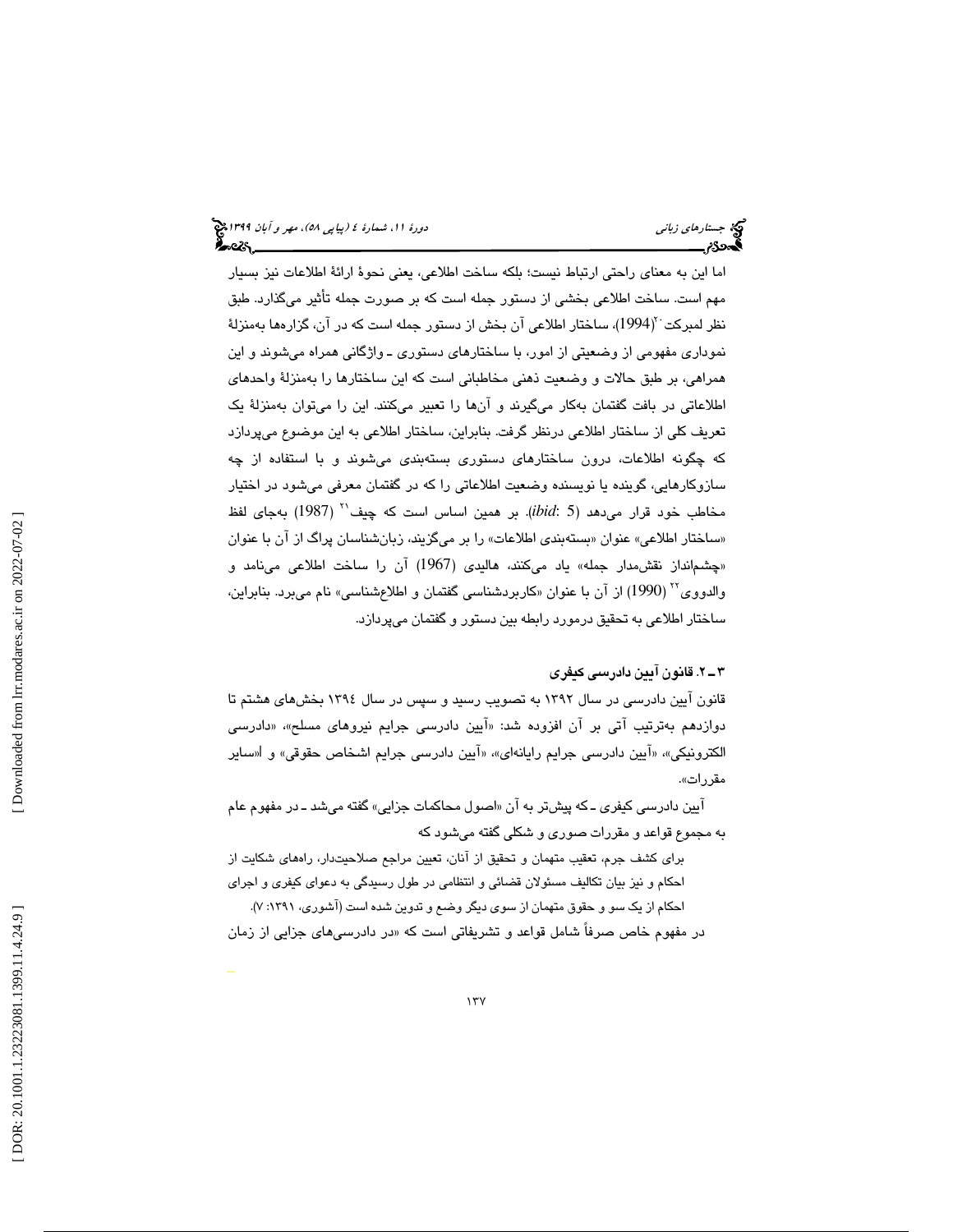محمد هاتفي تحليل *انتقادي دشواري هاي زبان*... المحجج<br>التحديد التي تحتلي<br>**التحددة محمد التحديد التحديد التحديد التحديد التحديد التحديد التحديد التحديد التحديد التحديد** 

صدور كيفرخواست تا صدور حكم قطعي دادگاه بايد رعايت شود» (*همان*: ٢٤).

1ـ 2ـ 3 : متن مواد 1 7تا قانون آيين دادرسي كيفري

قانون آيين دادرسي كيفري (مصوب ٤/ ١٢/ ١٣٩٢) با اصلاحات جديد ( ٢٤/ ٣/ ١٣٩٤) بخش اول: كليات

فصل اول: تعريف آيين دادرسي كيفري و اصول حاكم بر آن

مادة 1: آيين دادرسي كيفري مجموعة مقررات و قواعدي است كه براي كشف جرم، تعقيب متهم، تحقيقات مقدماتي، ميانجيگري، صلح ميان طرفين، نحوة رسيدگي، صدور رأي، طرق اعتراض به آراء، اجراي آراء، تعيين وظايف و اختيارات مقامات قضائي و ضابطان دادگستري و رعايت حقوق متهم، بزهديده و جامعه وضع ميشود .

مادهٔ ۲: دادرسی کیفری باید مستند به قانون باشد، حقوق طرفین دعوی را تضمین کند و قواعد آن نسبت به اشخاصي كه در شرايط مساوي بهسبب ارتكاب جرايم مشابه تحت تعقيب قرار ميگيرند، به صورت يكسان اعمال شود .

مادة 3: مراجع قضائي بايد با بيطرفي و استقلال كامل به اتهام انتسابي به اشخاص در كوتاهترين مهلت ممكن، رسيدگي و تصميم مقتضى اتخاذ كنند و از هر اقدامي ـ كه سبب ايجاد اختلال يا طولاني شدن فرايند دادرسي كيفري ميشود ـ جلوگيري كنند .

مادة 4: اصل برائت است. هرگونه اقدام محدودكننده، سالب آزادي و ورود به حريم خصوصي اشخاص به جز حكم قانون با و رعايت مقررات و تحت نظارت مقام قضائي مجاز نيست و در هر صورت اين اقدامات نبايد به گونه اي اعمال شود به كه كرامت و حيثيت اشخاص آسيب وارد كند.

مادهٔ ٥: متهم بايد در اسرع وقت، از موضوع و ادلهٔ اتهام انتسابي آگاه و از حق دسترسي به وكيل و ساير حقوق دفاعي مذكور در اين قانون بهره مند شود .

مادة 6: متهم، بزهديده، شاهد و ساير افراد ذيربط بايد از حقوق خود در فرايند دادرسي آگاه شوند و سازوكارهاي رعايت و تضمين اين حقوق فراهم شود .

مادهٔ ۷: در تمام مراحل دادرسی کیفری، رعایت حقوق شهروندی مقرر در «قانون احترام به آزاديهاي مشروع و حفظ حقوق شهروندي مصوب 2/ 15/ 1383 از» سوي تمام مقامات قضائي،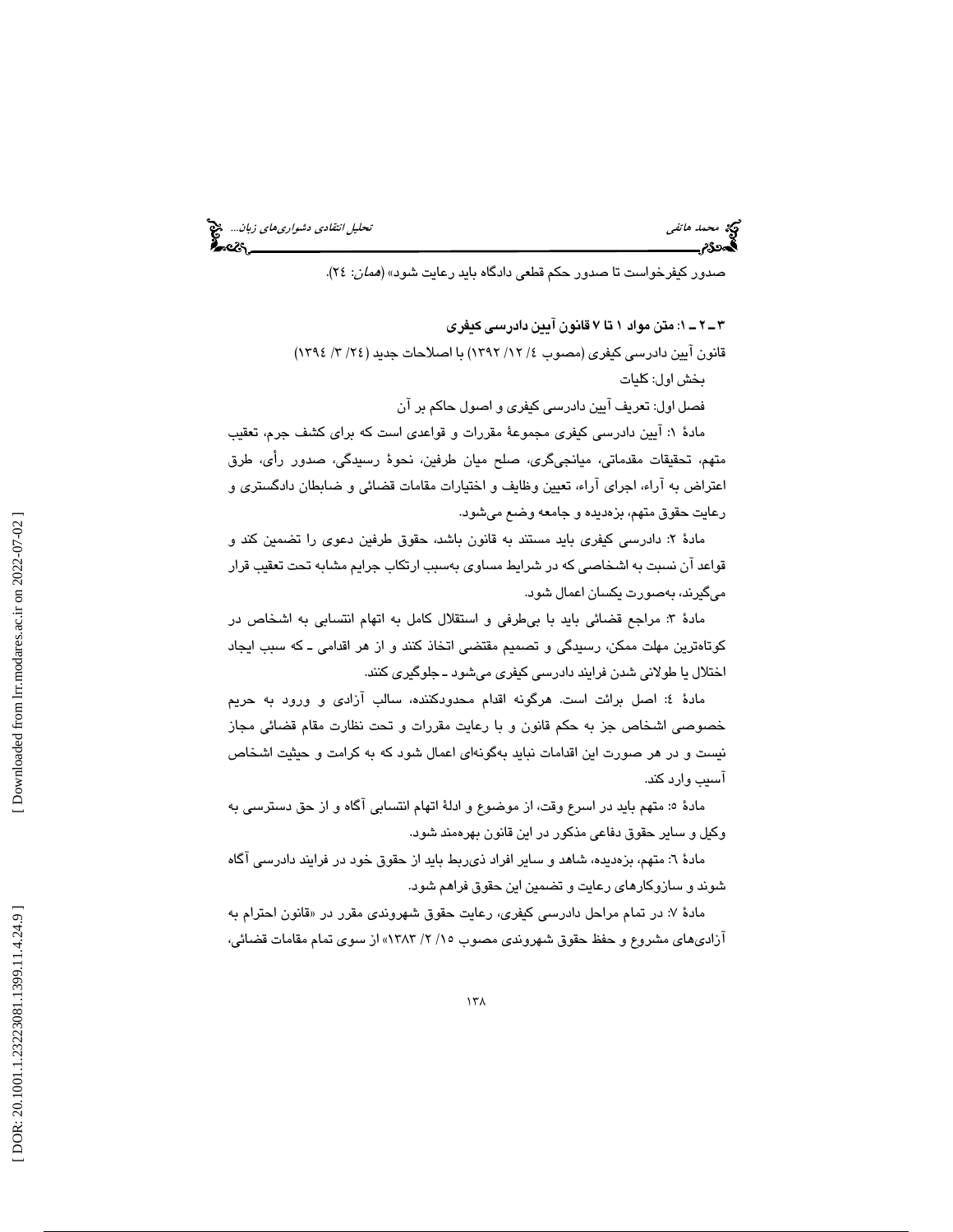ضابطان دادگستري و ساير اشخاصي كه در فرايند دادرسي مداخله دارند، الزامي است. متخلفان علاوه بر جبران خسارات وارده، به مجازات مقرر در مادهٔ ٥٧٠ قانون مجازات اسلامي (تعزيرات و مجازاتهاي بازدارنده) مصوب 3/ 2/ 1375 محكوم ميشوند، مگر آنكه در ساير قوانين مجازات شديدتري مقرر شده باشد .

## ۴. تحليل دادههای پژوهش

## 1ـ 4 . فرانقشهاي متن

به آن بخش از نظام زبان، امكانات معنايي و واژي ــ دستوري خاص كه براي تشكيل نقش يا كاركرد مورد بحث تكامل يافته است، فرانقش گفته مي شود.

## 1ـ 1ـ 4 . فرانقش انديشگاني ـتجربي

در رويارويي با قانون آيين دادرسي كيفري اولين بخش از متن ـ كه با آن مواجه ميشويم و اطلاعاتي كه بهصورت پيشفرض براي ايجاد پيشبينيهايي راجع به كل متن به ما بدهد ـ عنوان اين قانون، «قانون آيين دادرسي كيفري مصوب ٤/ ١٢/ ١٣٩٢ با اصلاحات جديد ٢٤/ ٣/ ١٣٩٤» است كه ميتوان آن را بهصورت جمله ارائه داد:

«[اين] قانون آيين دادرسي كيفري مصوب ٤/ ١٢/ ١٣٩٢ با اصلاحات جديد ٢٤/ ٣/ ١٣٩٤ [است] »

جملة ذكرشده، ميخواهد پديدهاي بيروني را به ما معرفي كند و ميتوان آن را به چند جمله تبديل كرد: اين قانون است (و) قانون آيين دادرسي كيفري است (و) قانون در سال 1392 تصويب شده است (و) قانون در سال 1394 اصلاح شده است. در نگاهي به افعال اين جملهها، تمامي اين اطلاعات در قالب فرانقش تجربي مادي ارائه شدهاند؛ يعني از حضور امري بيروني ما را مطلع ميسازند.

بخش اول اين قانون شامل دو فصل است: فصل اول با عنوان «كليات» شامل دو فصل است: فصل اول، «تعريف تعريف آيين دادرسي كيفري و اصول حاكم بر آن» و فصل دوم، «دعواي عمومي و خصوصي ».

بخش اول، مادة 1 را 7تا در بر ميگيرد. مادة 1 به تعريف آيين دادرسي كيفري و مواد 7تا 2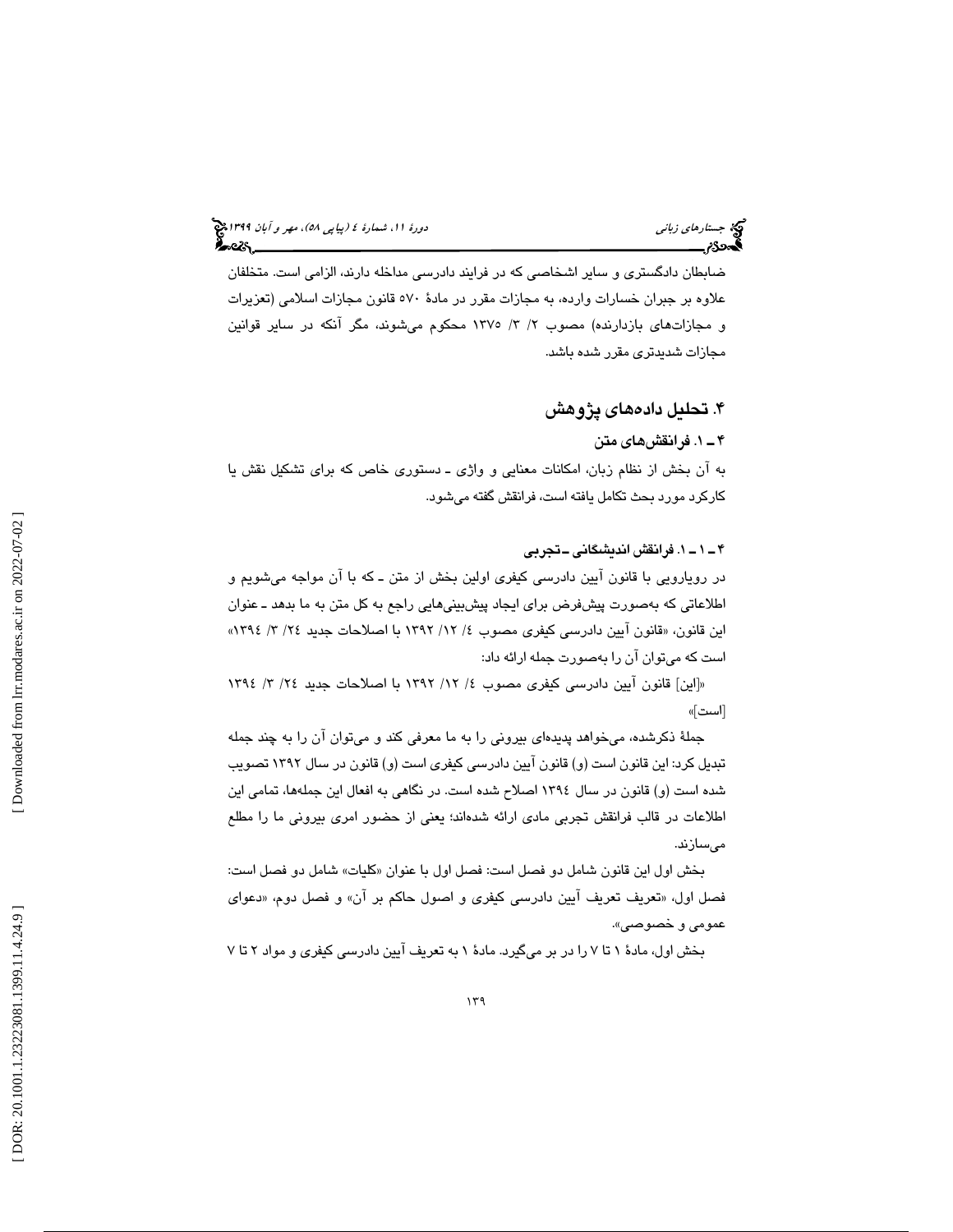به اصول حاكم بر اين قانون ميپردازند. در دستور زبان نقشگرا معنا از طريق بند معلوم ميشود و معرف بند، فعل است. اين مواد در كل شامل ٢٢ بند ميشود و افعال بيستودو گانهٔ آن به اين صورت است: مادهٔ ۱: است، وضـع مىشود؛ مادهٔ ۲: بايد باشد، [بايد] تضمين كند، تحت تعقيب قرار ميگيرند، [بايد] اعمال شود؛ مادهٔ ٣: بايد رسيدگي [نمايند]، بايد تصميم اتخاذ كند، ميشود، [بايد] جلوگيري كنند؛ مادهٔ ٤: است، نيست، نبايد اعمال شود، [نبايد] آسيب وارد كند؛ مادهٔ ٥: بايد آگاه [شود]، [بايد] بهرهمند شود؛ مادهٔ ٦: بايد آگاه شوند، [بايد] فراهم شود و مادهٔ ٧: مداخله دارند، است، محکوم میشوند، مقرر شده باشد.

بندهاي مواد ٢ تا ٦ كه به اصول اختصاص دارند، جمعاً دوازدهبار با فعل ناقص «بايد» طرح شدهاند و وجه فعلهاي مجهول ـ چنانكه بعداً خواهيم گفت ـ با ماهيت قانون آيين دادرسي كيفري كه يك قانون اجرايي است، تناسب ندارد؛ زيرا چنانكه در ادامه خواهيم گفت، بيشترين ميزان عناصر زباني اين قانون به فرانقش تجربي اختصاص دارند و انتظار ميرود در ساختار بند در جايگاه كنشگر، همواره فاعل قرار بگيرد تا بتوان بهراحتي فعل را به او نسبت داد؛ اما زماني كه در يك وضعيت تجربي جايگاه كنشگر به عنصر غيرانساني جمله اختصاص داده ميشود، انتساب فعل به فاعل مبهم ميشود. وضع، تعقيب، اعمال، رسيدگي، اتخاذ تصميم، جلوگيري، وارد كردن آسيب، آگاه شدن، بهرهمند شدن، فراهم شدن، مداخله داشتن (دخالت كردن) و محكوم كردن، مقرر كردن همگي مادي هستند و با فرانقش تجربي نسبت دارند. وضع كردن، آگاه ساختن و مقرر كردن افعالي هستند كه فرايند بياني را بازنمايي ميكنند.

در تعريف آيين دادرسي در مادة 1 بخش زيادي از اسامي طي فرايند اسمسازي از وجه مصدري افعالي ساخته شدهاند كه همگي فرايند مادي را منعكس ميسازند و در فرانقش تجربي قرار ميگيرند: كشف، تعقيب، تحقيق، ميانجيگري، صلح، رسىيدگي، صدور، اعتراض، اجرا، تعيين و رعايت.

غير از افعال «صدور»، «اعتراض» و «تعيين» كه فرايند فرعي كلامي را نشان ميدهند، بقيهٔ افعال فرايند مادي و رابطهاي را بازتاب ميدهند. همگي اين افعال در ذيل فرانقش تجربي قرار ميگيرند. تنها در مادة 4 با فرانقش انديشگاني روبهروييم كه بند نخست ماده در قالب يك فرايند رابطهاي، از وجود يک اصل مبني بر برائت خبر ميدهد: «اصل برائت است». نشانهٔ متني «نقطه («.») پس از اين جمله، بهمنزلهٔ جايگزين ادات ربطي عطفي ـ استدلالي «و بنابراين» عمل ميكند. متن

 $14.$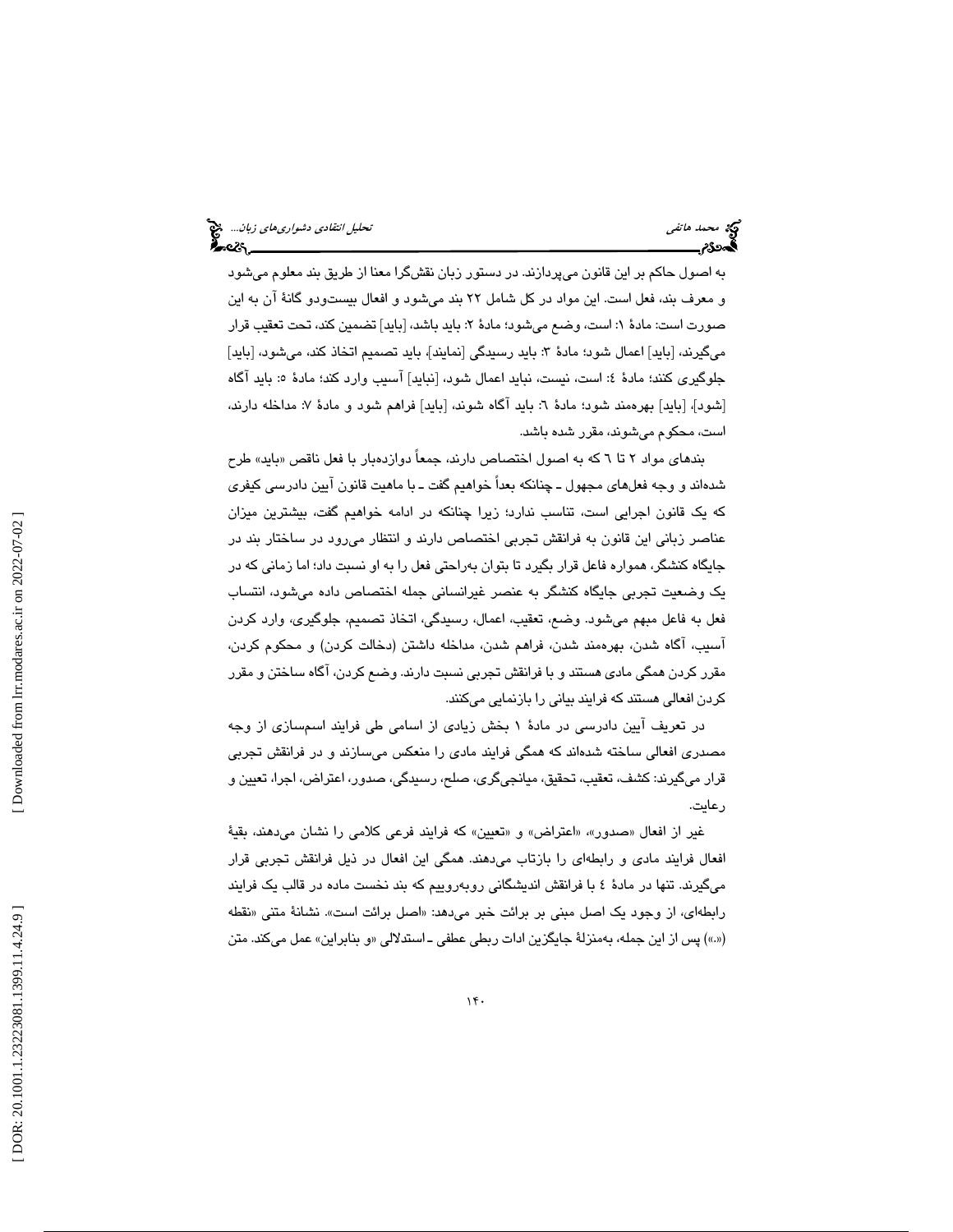قانون عموماً محل استدلال نيست و از اين رو، كاربرد فرانقش انديشگاني و كاربرد نشانههاي متني كه روابط استنتاجي را بين اجزاي متن نشان دهد بسيار نادر است. قانونگذار به جهت اهميت اين اصل آن را تصريح ميكند.

با توجه به نوع افعال و اسامي مندرج در تعريف مادة 1 از سه فرايند مادي، رابطهاي و كلامي، قاعدتاً در متن قانون آيين دادرسي كيفري فرايند رفتاري نبايد مشاهده شود و از فرايندهاي ذهني با توجه به نقش پررنگ فرايند كلامي، صرفاً فرايند ذهني شنيدن مجال ظهور مييابد؛ زيرا بخش عمدهاي از فرايند تحقيق و رسيدگي شامل اظهارات متهم، بزهديده، بازپرس و شهود و مطلعان و قاضي و ... ميشود.

#### 2ـ 1ـ 4 . فرانقش بينافردي

فرايند بينافردي را عاملان و بازيگران گفتمان ميسازند. عاملان يا بازيگران گفتمان طبق مادهٔ ۱ عبارتاند از: طرفين، مقامات قضائي و ضابطان دادگستري، متهم، بزهديده و جامعه. واژهٔ «طرفين» نسبتبه بقيهٔ عاملان، شمول معنايي دارد؛ يعني شامل همهٔ آنان مي شود. به لحاظ جايگاه گفتماني بيشتر متهم در يک طرف قرار ميگيرد و بزهديده، جامعه و مقامات قضائي و ضابطان دادگستري در طرف ديگر و در مقابل او قرار ميگيرند. جامعه در فرايند دادرسي بهمنزلهٔ يک شخص حضور نمييابد؛ بلكه به واسطهٔ نماينده شركت مىكند و نمايندهٔ جامعه در فرايند دادرسى، مدعىالعموم (دادستان) است. از اين رو، در فصل دوم از بخش اول، دعوا به دو دعواي خصوصي و عمومي تقسيم شده است. در مواردی كه دعوا خصوصی باشد، مقام قضائی با توجه به دو واژهٔ «میانجیگری و صلح» بهمنزلهٔ شخص سوم در فرایند تعاملی عمل میکند.

عاملان ذكرشده نقش اصلي را دارند؛ اما هر كدام از اين طرفين تقسيماتي دارند و عاملان فرعي نيز در فرايند دادرسي به تناسب به طرفين اضافه ميشوند. متهم ميتواند زن يا مرد و بزرگسال يا خردسال (طفل يا نوجوان) و عاقل يا مجنون باشد. بنابراين، زمينه براي حضور كنشگران فرعي مانند وكلا، شهود، مطلعان، كارشناس، والدين و اوليا يا سرپرست قانوني طفل يا نوجوان، متخصصان علوم تربيتي، روانشناسي، جرمشناسي، مددكاري اجتماعي، دانشگاهيان فرهنگيان آشنا به مسائل روانشناختي و تربيتي كودكان و نوجوانان اعم از شاغل و بازنشسته» (مادة 410) و نيز نهادهاي مردمنهاد باز ميشود. همچنين، مقامات قضائي علاوه بر دادستان،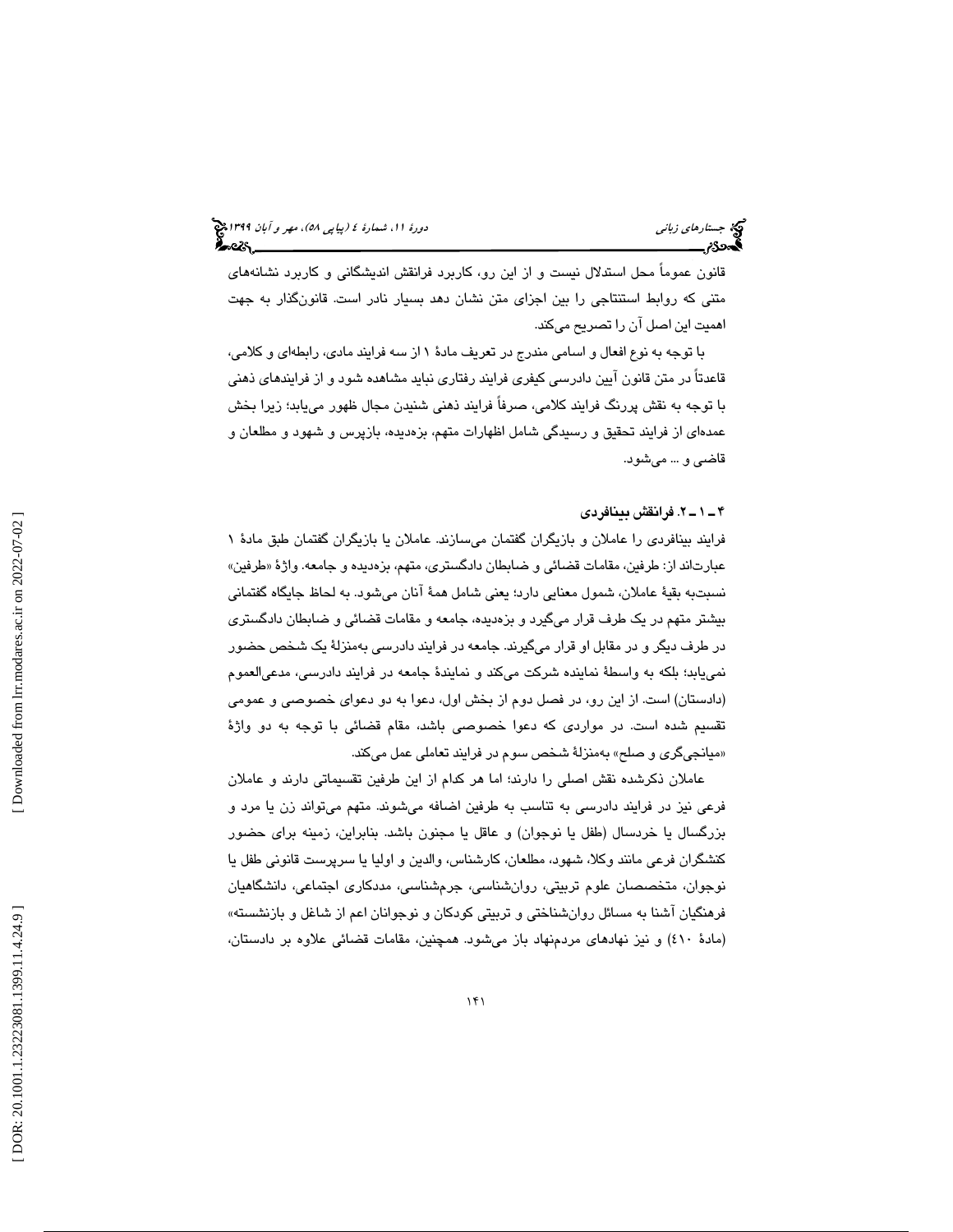بازپرس، دادرس، دادرس عليالبدل، قاضي، رئيس شعبه، رئيس حوزة قضائي، رئيس دادگاه (اعم از كيفري ١ و ٢ و انقلاب و تجديدنظر و نظامي و اطفال و نوجوانان)، رئيس دادگستري، رئيس كل دادگستر ي شهرستان و استان، رئيس ديوان عالي كشور، دادستان كل كشور، مستشاران و ... را شامل ميشود.

متهم طي فرايند دادرسي، در صورت محكوم شدن، به مجرم تبديل ميشود و بزهديده در دو نقش مدعي خصوصي و شاكي ميتواند ايفاي نقش كند. در متن قانون، شاكي 111 بار و مدعي ٥٦ بار بهكار رفته و ٤٥ بار «مدعى خصوصي» ذكر شده است.

از عاملان ذكرشده، متهم با ٤٩٢، دادستان ٢٤٨، بازپرس ٢٤٢، قاضي ١٤١، وكيل ١٢٤ و ضابط 108 بار تكرار بيشترين نقش بينافردي را دارند.

نهادهايي كه اين كنشگران در بستر آن به تعامل ميپردازند متعددند؛ اما نهادهاي داراي بيشترين فراواني عبارتاند از: دادگاه 713 بار، دادسرا 99 بار، دادگاه كيفري ب 57 ار ( 37 بار كيفري يک و ١١ بار كيفري دو)، دادگاه تجديدنظر ٥٢، ديوان عالي كشور ١٠، دادگاه انقلاب ٩ بار، دادگاه حقوقي 5 بار و دادگاه بخش 4 بار تكرار شدهاند.

#### 3ـ 1ـ 4 . فرانقش متني

متن قانون بيانگر آخرين ارادة قانونگذار است و بنابراين، مواد قانون محلي براي استدلال نيست؛ درنتيجه ادات ربطي استدلالي نبايد در متن قانون بهكار رود. با وجود اين، در مادة 6 ادات ربطي «و بنابراين» بهصورت مقدر قابل دريافت است؛ البته در متن مادهٔ قانون، بهجاي آن، «نقطه» گذاشته شده است و بيش از آنكه به معني استدلال و استنتاج باشد بازگويي جملة نخستين ماده است.

نشانههاي متني در متن قانون آيين دادرسي كيفري بهدليل تكراري بودن شيوة تدوين مواد، غني نيست و فقط ادات ربطي عطفي و شرطي و استثنايي مشاهده شد: حرف عطف و« » (رابط گروههاي اسمي و … و نيز رابط جملههاي عطفي) ٢٥٤١ بار، ادات ربط «كه» ٦١٣ بار بهصورت آشكار و ١٧٧ بار بهصورت مقدر در ضمير مبهم «هرگاه»، «چنانچه» ١٢٣ بار، «مگر اينكه و آنكه» ۲٤ بار، «اگر» ٤١ بار و «حتى» ٦ بار.

نوع و فراواني ادات ربطي نشان ميدهد قواعد كلي كه در متن قانون آيين دادرسي كيفري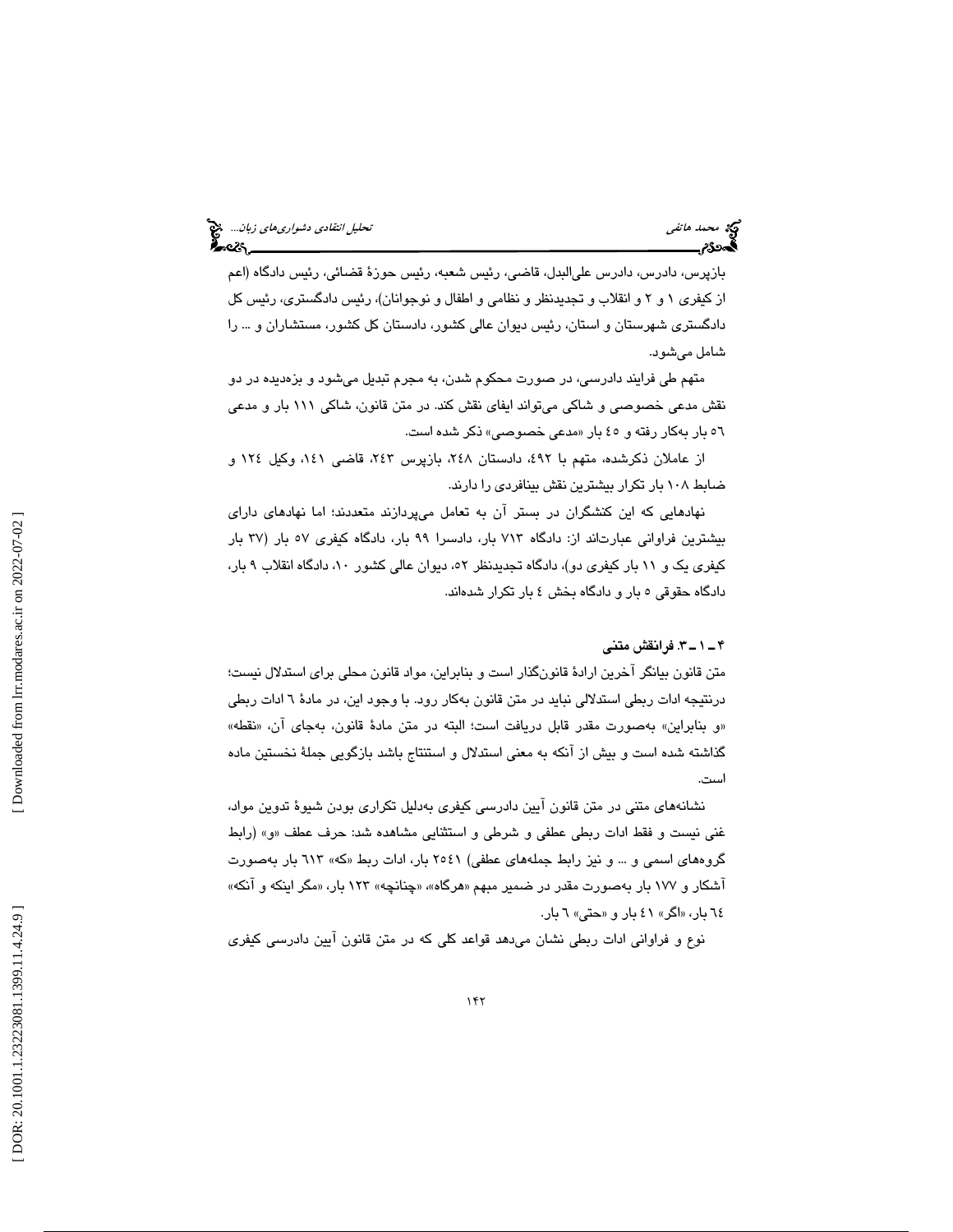معرفي شدهاند، بيشتر در قالب شرطي و استثنايي بيان شدهاند. فراواني و نوع ادات ربطي با ماهيت قانون آيين دادرسي كيفري كه در مادة « 1 مجموعه مقررات و قواعد» تعريف شده است تناسب دارد.

#### 2ـ 4 . ساخت اطلاعي

ساخت اطلاعي عنوان و مواد 5 6و نشان ميدهد قانونگذار در جاهايي به مبتداسازي و مجهولسازي اقدام كرده است. اين عمل سبب ميشود خواننده بهناچار در دو سطح درونارجاعي و برونارجاعي و در تشخيص روابط بينافردي متن به تفسير دست يازد. از اين رو، در ادامه بررسي خواهيم كرد اين شيوة متنپردازي در مواد قانون چه ميزان از تفسير ضمني را بر خواننده تحميل كرده است.

# 1ـ 2ـ 4 . تفسير ضمني درون ارجاعي و برون ارجاعي

## 1ـ 1ـ 2ـ 4 . تفسير ضمني درون ارجاعي

هليدي و حسن (1976)، جاي جاي، به نقش آشنايي و درك و شم زباني شنوندگان هر زبان در درك ارتباطات معنايي واژگان و تفسيرهاي ضمني و ... اشاره ميكنند. بنابراين، در بسياري جاها متن از سوي شنوندگان با تفسير خوانده ميشود.

وقتي متن به ما ميگويد «اين قانون است»، با توجه به تجربهٔ بيروني ما فرض گرفته شده است كه ميدانيم قانون چيست. آنچه نسبت به قانون، حاشيهاي است در قالب تركيب اضافي آيين دادرسي كيفري» آمده است. »

بهتناسب آگاهی ما از مقولههای زیرمجموعهٔ قانون، واژههای «آیین» و «دادرسی» و «کیفری» ميتواند از طريق عمليات «حذف»، رابطههاي همطبقهاي درونمتني و برونمتني ايجاد كند. رابطهٔ معنايي هم طبقه، از طريق حذف و جايگزيني قابل ارجاع درون و برونمتني صورت ميگيرد. «آيين» جايگزين «ماهوي» (در مقابل «شكلي») و «دادرسي» جايگزين «اجرايي» و «كيفري» جايگزين «مدني» شده است. بنابراين، در ساخت اطلاعي عنوان متن، واژهٔ «کيفري» که در سمت چپ قرار گرفته داراي معناي جديد و واژههاي «قانون»، «آيين» و «دادرسي» داراي معناي كهنه هستند و فرض شده است كه براي خواننده «معلوم» هستند؛ يعني در دايرهٔ دانش پيشيني او قرار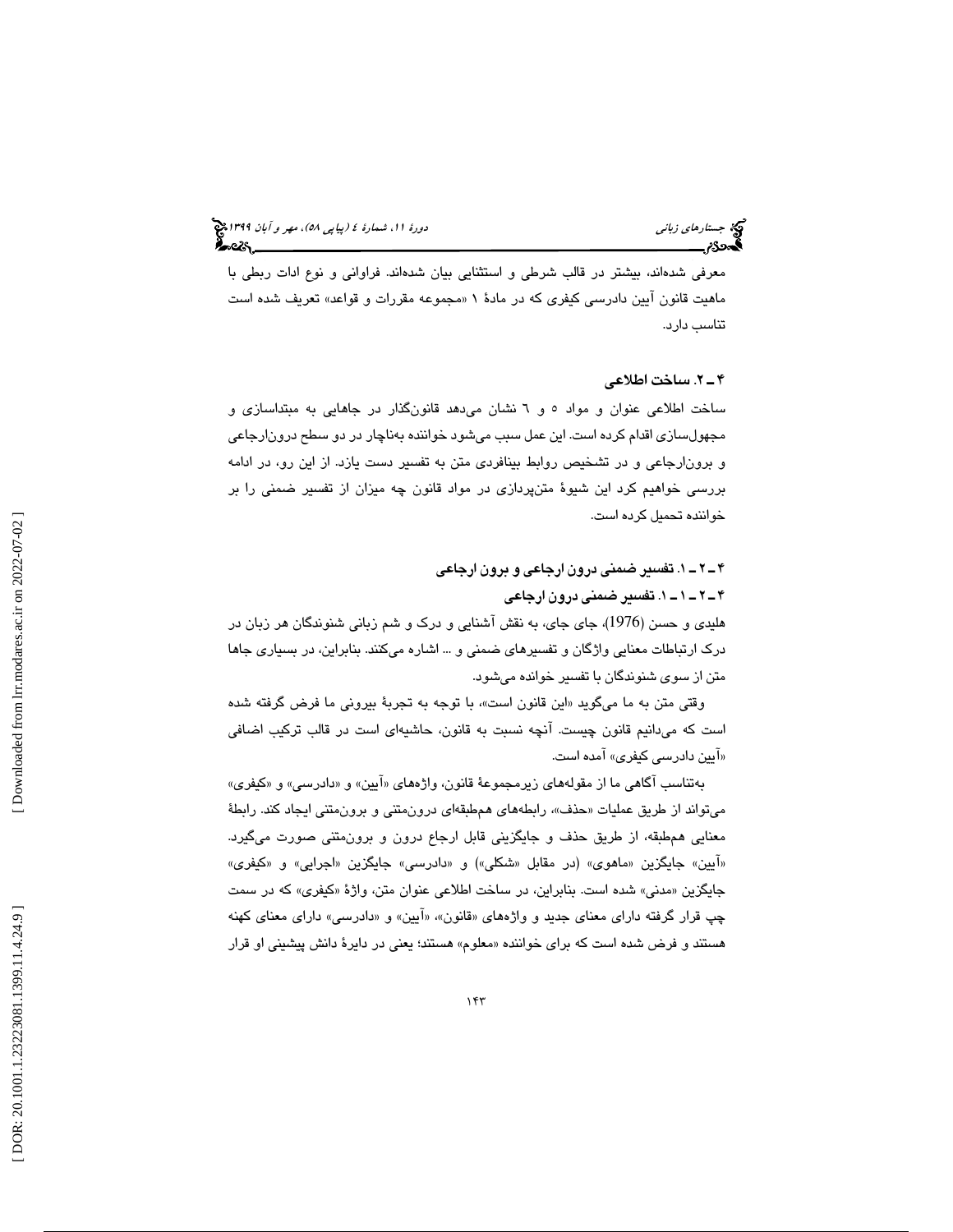دارند.

واژگان «مصوب» و «١٣٩٢» و «با اصلاحات» و «١٣٩٤» در عنوان قانون به ما ميگويند اين قانون «طرح»، «لايحه» و «آزمايشمي» نيست و قانون مصوب ١٣٧٨ و … نيست و درضمن، متن اوليه نيست؛ بلكه در 1394 اصلاح خورده است. پيشفرض متن اين است كه ما معناي ارجاعي و واژگاني اين نشانهها را ميدانيم. به لحاظ چينش بافتي اين نشانهها از طريق توجه به واژههاي همطبقه، آنها كه از صورت متن حذف شدهاند، براي ما تفسير ضمني برونارجاعي ميشوند.

در متن قانون آيين دادرسي كيفري، وقتي در عنوان گفته شده است «تعريف و اصول». خواننده انتظار دارد در مواد بعدي با يك تعريف و برخي اصول مواجه شود. مادة 1 در راستاي همين انتظار تعريف قانون آيين دادرسي كيفري را ذكر كرده است؛ اما در مواد ديگر كه قاعدتاً بايد به معرفي اصول بپردازد، هر اصلي با شيوة متني مجزا ارائه ميشود و جز مادة 4 كه در قالب جملهٔ اسنادی میگوید «اصل برائت است» مواد ۲ و ۳ و ٥ و ٦ در قالب فرانقش بینافردی با فعل بايد» وجه امري خطابي را براي معرفي اصل بيان ميكنند، در حالي كه نهفقط اصول به ناقص « بايد» طرح ميشوند؛ بلكه قواعد و نيز مقررات جزئي نيز به اين صورت قابل بيانند. اين شيوة « همساني مانع ميشود كه خواننده اصلها را مستقيم درك كند؛ بلكه مجبور ميشود مدام به تفسير ضمني واژگاني و دستوري روي آورد.

در مادهٔ ۳ فرانقش بینافردی «مراجع قضائی» در جایگاه کنشگر فعل ناقص «باید» قرار گرفته است؛ اما در مادهٔ ٥ «متهم». اين در حالي است كه متهم نسبت به مراجع قضائي قاعدتاً در جايگاه كنشپذير قرار دارد. حقيقت معنايي متن اين است كه «مراجع قضائي بايد متهم را از … بهرهمند ؛ اما نحوة چينش واژگان، جايگاههاي فرانقشي بينافردي را كاملاً معكوس ساخته است. سازند» آنچه سبب ميشود با وجود اين، متن را درست معنا كنيم اين است كه ما در لاية تفسير ضمني، تشخيص ميدهيم شكل راستين ارجاعات و پيوندها چگونه است و عملاً متن را تصحيح ميكنيم و ميخوانيم. اگرچه، اين سبب ميشود فاصلة بين دريافت نشانهها و درك معنا زياد شود. ما بر اساس آشنايي و درک زباني خودمان ميدانيم که «اگر فعل جمله را به فاعل نسبت دهند معلوم و اگر به مفعول نسبت دهند مجهول خواهد بود» (وزينپور، ١٣٦٩: ٦٣) و با اين دانش زباني، درمييابيم كه فعل مادة 3 معلوم و فعل مادة 6 مجهول است و در ساخت مجهولي، فعل بهجاي فاعل به مفعول نسبت داده ميشود يا به عبارتي، «مفعول صريح به جايگاه فاعل ارتقا مييابد»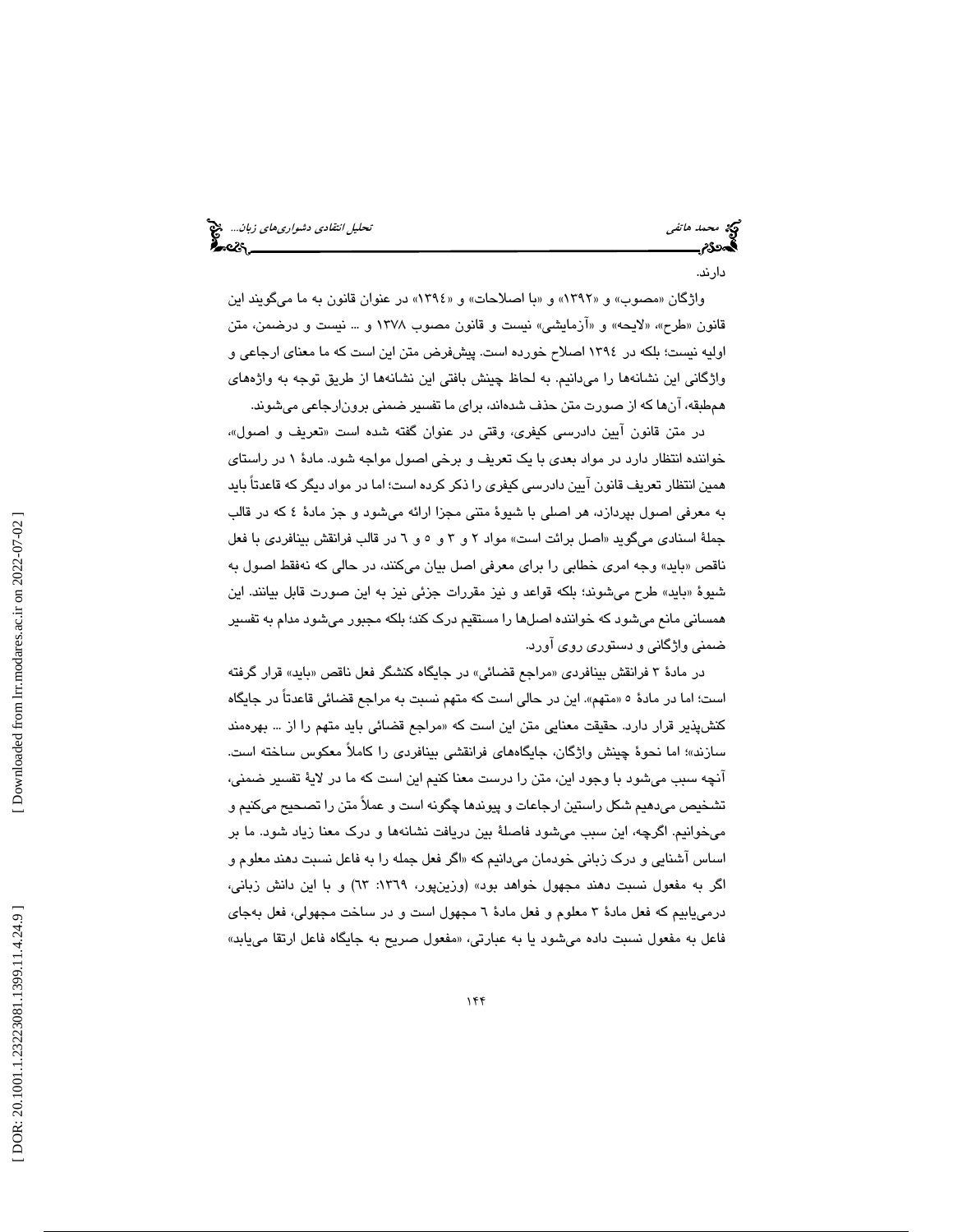(میرعمادی و مجیدی، ۱۳۸٥: ۱۶). در فرایند مجهولسازی، كنشپذیر به جایگاه كنشگر ارتقا مييابد؛ اما روابط دستوري فاعل ـ مفعول كه روابط دستوري جمله را تعيين ميكنند و صرفاً روابطي صوري و نحوي هستند تغيير نمي كند؛ زيرا بر اثر مجهولسازي تغييري در معنا رخ نمي دهد.

با توجه به آنچه گفته شد، خواننده مجبور است در چارچوب فرانقش بينافردي، تلاش كند فاعل فعل مجهولسازيشده را بر اساس تفسير ضمني دريابد و هر كدام را بر اساس اينكه كنشگرند يا كنشپذير، استنتاج كند تا سپس بتواند در سطح معنا انسجام را برقرار سازد.

طي فرايند مجهولسازي خواهناخواه مبتداسازي نيز رخ ميدهد چنانكه در مواد 5 6و متهم ـ كه مفعول جمله بوده است و به لحاظ ساخت اطلاعي بينشان بايد در جايگاه خبر (بخش انتهايي جمله يا بند) قرار ميگرفت ـ مجهولسازي و سپس مبتداسازي شده است. خواننده نقش فاعل را از طريق تفسير ضمني بايد از مواد قبل استخراج كند؛ اما مسئله اين است كه آنچه از طريق فعل ناقص «بايد» تشديد شده نه كنشگری فاعل، بلكه كنشگرسازی عنصر مجهولسازيشده است:

مادهٔ ٥: متهم بايد در اسرع وقت، از موضوع و ادلهٔ اتهام انتسابي آگاه و از حق دسترسي به وكيل و ساير حقوق دفاعي مذكور در اين قانون بهره مند شود .

مادة 6: متهم، بزهديده، شاهد و ساير افراد ذيربط بايد از حقوق خود در فرايند دادرسي آگاه شوند و سازوكارهاي رعايت و تضمين اين حقوق فراهم شود .

كاربرد فعل مجهول در زبان فارسي اندك و صرفاً در مواردياست كه گوينده نهاد را نميشناسد يا نميخواهد نامش را افشا كند و يا خواننده نهاد را ميشناسد؛ اما گوينده اطلاعات را بديهي و بسيار روشن فرض ميكند (وحيديان كاميار، :1382 53). در مواد به 6و 5 نظر ميرسد گوينده نميخواهد با قرار دادن مرجع قضائي در جايگاه نهاد جمله، به نقش فاعلي او تأكيد كند و درنتيجه مسئوليت او در قبال متهم مبني بر آگاه ساختن او را كمرنگ ميسازد. قانونگذار از طريق مجهول،سازي، متهم را نشاندار ميسازد و در جايي كه قاعدتاً و معمولاً مقام قضائي بايد در جايگاه فاعل ـ كنشگر قرار گيرد با حذف نام او از صورت جمله، متهم را به جايگاه نهاد جمله ارتقا ميدهد و وظيفة آگاه شدن را عملاً بر عهدة متهم قرار داده است. اين در حالي است كه با حذف كلمهٔ «مجرم» از مادهٔ ۱ قانون آيين دادرسي كيفري ۱۳۷۸ و جايگزين كردن آن با واژهٔ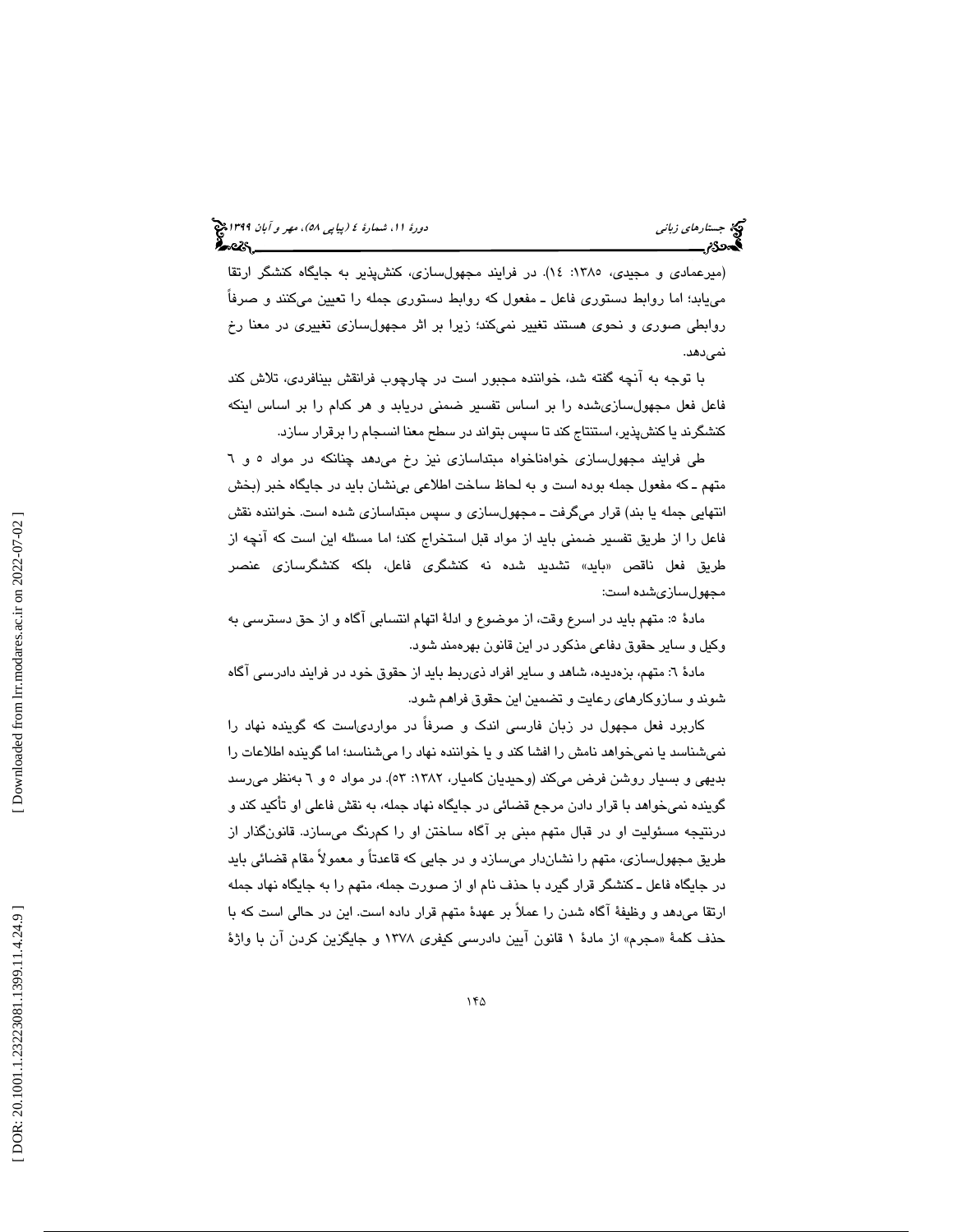«متهم» (آشوری، ۱۳۹۱: ۱۰) انتظار میرفت نگاه به متهم در نظام كيفری اصلاح و حقوق او رعايت شود؛ اما بهنظر ميرسد اين نگاه در روح اين قانون همچنان از طريق ساخت زباني بهنحو ضمني القا ميشود.

در مواد ديگر نيز به طريق ديگري مسئوليت مرجع قضائي كه ميتواند به رعايت بهتر حقوق شهروندي و حقوق متهم منجر شود مبهم شده است چنانكه در مادة 2 از طريق شمول معنايي انجام شده است. اين بار از طريق رابطة شمولي بهجاي قرار دادن عبارت «مراجع قضائي» در جایگاه نهاد، عبارت مصدری «دادرسی کیفری» ذکر شده است:

مادة 2: دادرسي كيفري بايد مستند ... باشد، .... تضمين كند و ... اعمال شود .

در اين ماده بهتر بود بهجاي «دادرسي» مشخصاً ذكر ميشد: «مراجع قضائي» تا بر وظيفة اين مراجع بهطور مشخص تصريح ميشد. اين در حالي است كه در مادهٔ ۳ لفظ «مراجع قضائي» را بهكار برده است:

مادهٔ ۳: مراجع قضائی باید ... رسیدگی و تصمیم مقتضی اتخاذ و ... جلوگیری كنند.

و زماني كه به فعل جمله نگاه ميكنيم، واژههايي هستند كه در ارتباط بينافردي بر اعمال قدرت و سلطه دلالت دارند: «رسیدگی و تصمیم مقتضی اتخاذ نمایند و … جلوگیری كنند».

 ميتوان گفت به نحو بسيار مضمر، در سلسلهمراتب قدرت، متن مواد ،5 ،3 2 6و به مراجع قضائي نقش سلطهگر داده شده و نقش پاسخگويي آنان كمرنگ شده است. رسيدگي و تصميمگيري، افعالي هستند كه پويايي، سلطهگري و اعمال قدرت را در بر دارند. بنابراين، بهتر بود متن مواد ۲، ٥ و ٦ بهصورتي كه آورده ميشود، با افعال معلوم و بدون مبتداسازي و مجهولسازي تنظيم شوند:

مادهٔ ۲: مراجع قضائي بايد مستند به قانون دادرسي كنند، حقوق طرفين دعوى را تضمين كنند و قواعد دادرسی را نسبتبه اشخاصی كه در شرایط مساوی بهسبب ارتكاب جرایم مشابه تحت تعقيب قرار ميگيرند، بهصورت يكسان اعمال كنند.

مادهٔ ٥: مراجع قضائي بايد متهم را در اسرع وقت، از موضوع و ادلهٔ اتهام انتسابي آگاه و از حق دسترسي به وكيل و ساير حقوق دفاعي مذكور در اين قانون بهره مند سازند.

مادة 6: مراجع قضائي بايد متهم، بزهديده، شاهد و ساير افراد ذيربط را از حقوق خود در فرايند دادرسي آگاه سازند و سازوكارهاي رعايت و تضمين اين حقوق را فراهم كنند.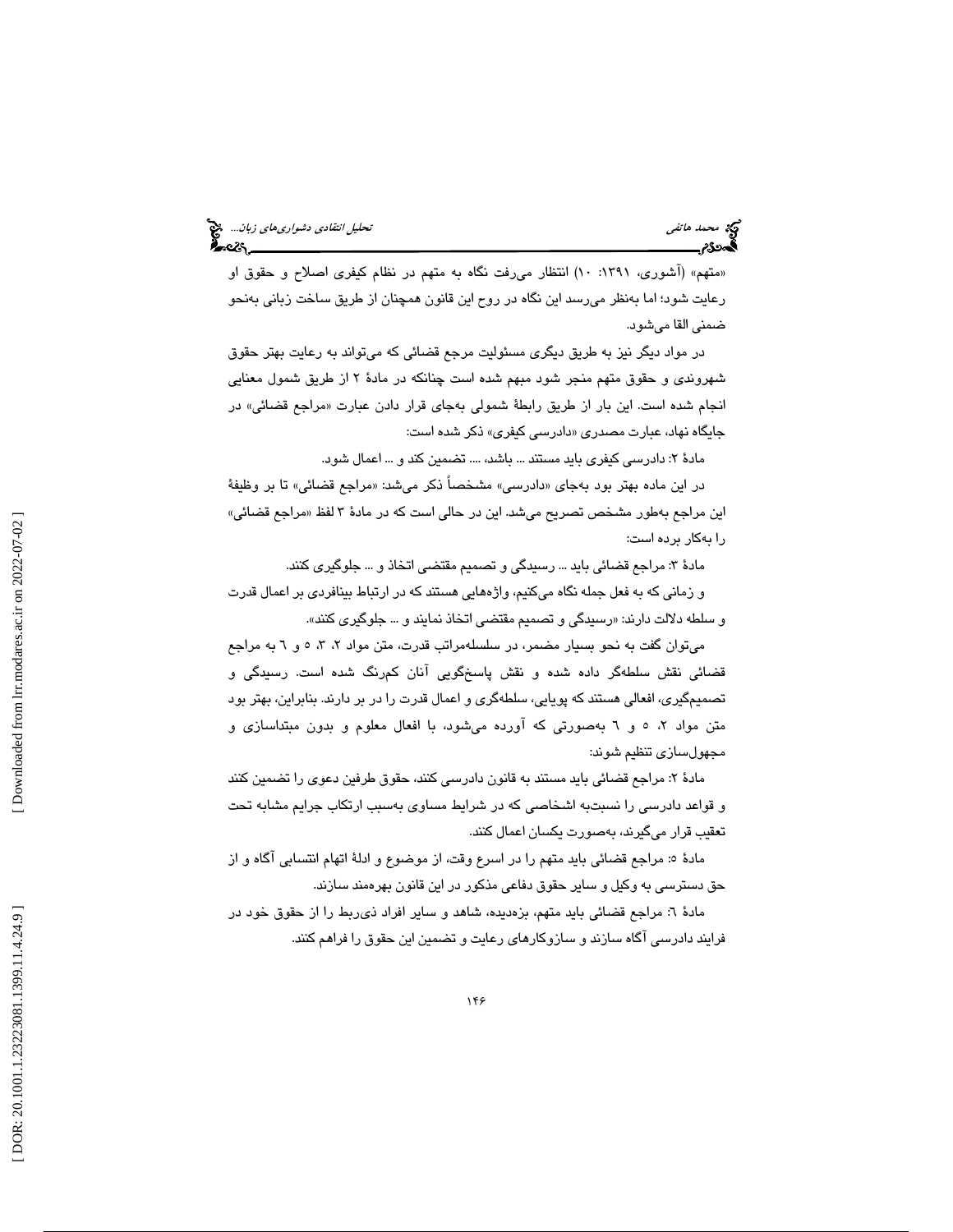در سطح انسجامي متن، تكرار در متن قانون ميتواند كارآمدي قانون را در نظام دادرسي ارتقا دهد. هر چه نقشهاي بينافردي بهصورت فاعلي تكرار شوند، در مقايسه با عبارتهاي انتزاعي مصدري بهتر است؛ زيرا تكرار مؤلفههاي تجربي، كمترين ميزان تفسير ضمني را در برخواهد داشت و حقوق متهم و تكاليف متقابل را شفافتر بيان ميكند.

### 2ـ 1ـ 2ـ 4 . تفسير ضمني برون ارجاعي

مادهٔ ۷ (آخرین مادهٔ فصل اول) به «قانون احترام به آزادیهای مشروع و حفظ حقوق شهروندی مصوب /2 15 / 1383» ارجاع برونمتني ميدهد و خواننده مجبور است براي درك پيوستار متن بافت آن را گسترش دهد. وقتي به «متن قانون احترام به آزاديهاي مشروع و حفض حقوق شهروندي ...» مراجعه ميكنيم، ميبينيم همان مواد ذكرشده به نوع ديگري در آنجا تكرار شدهاند. اگر تكرار مواد بهصورت تكرار همسان بود طبعاً دشواري ايجاد نميكرد؛ اما در آنجا نيز با نحوة پرداخت فرانقشي و بافتي متفاوتي روبهروييم كه نشان ميدهد آنچه در مواد ٢ تا ٦ بهمنزلة اصول معرفي شدهاند همان « آزاديهاي مشروع و حفظ حقوق شهروندي» هستند.

بخش دوم مادة 7 در تناقض با هدف كلي متن قانون آيين دادرسي كيفري قرار دارد؛ زيرا فراتر از مقولة شكلي، به رابطهاي بافتاري با مقولة همطبقة آن، يعني به قوانين ماهوي وارد شده و بهجاي تبيين قواعد و مقررات شكلي، به مسائل ماهوي پرداخته است.

مقولههاي واژگاني هم طبقه از طريق حذف يا جايگزيني به يكديگر ارجاع ميدهند چنانچه با يكديگر تضاد داشته باشند، جانشين يكديگر ميشوند. در قانوني كه بايد توصيفكنندة يك قانون شكلي باشد نبايد از مقولة ه مطبقه و ضد آن عنصري در اين متن بيايد. بنابراين، جملههايي كه درادامه ميآيد، بايد از متن اين قانون حذف شوند:

متخلفان علاوه بر جبران خسارات وارده، به مجازات مقرر در مادة 570 قانون مجازات » اسلامي (تعزيرات و مجازاتهاي بازدارنده) مصوب ٢ /٣ /١٣٧٥ محكوم مي شوند، مگر آنكه در ساير قوانين مجازات شديدتري مقرر شده باشد »

## . نتيجه 5

تحقيقات پيشين مشكل دشواري زبان حقوقي و بهطور خاص زبان قانون را در دشواريهاي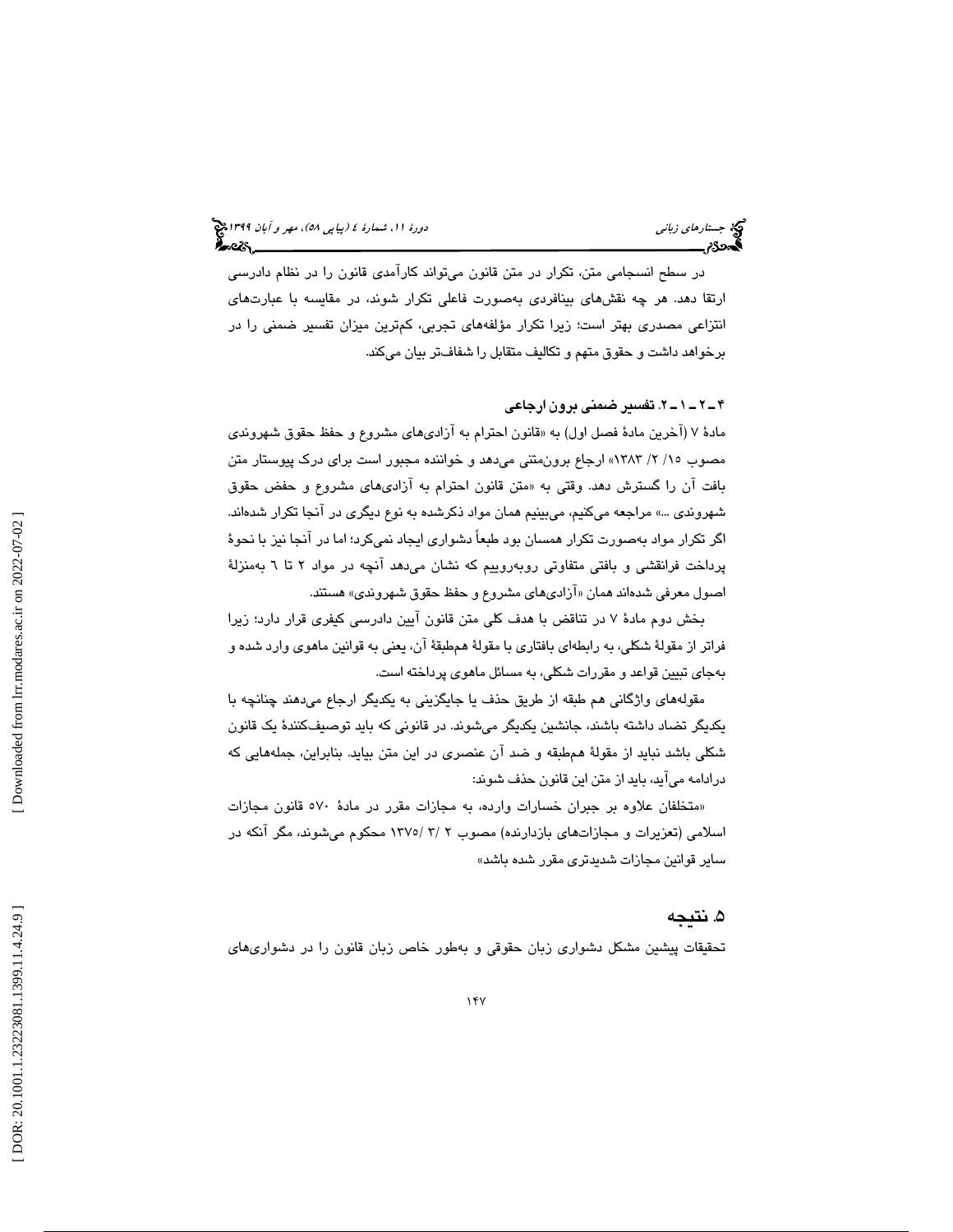واژگاني و نحوي ميجستند؛ اما در اين پژوهش بر مبناي فرضيهاي كه از زبانشناسي نقشگراي هليدي دريافت كرديم نشان داديم كه بخش عمدة اين دشواري در نحوة ارتباط متن قانون با خواننده و بهويژه در ساخت اطلاعي نهفته است و خلاف تحقيقات پيشين، راهكارهاي تجويزي براي بهبود طبقهبندي اطلاعات در قانون و سادهسازي ارتباط ارائه ميدهد. تحقيق حاضر نشان ميدهد با اينكه متن قانون آيين دادرسي كيفري، داراي انسجام بافتي و ساختاري است؛ اما اين انسجام لزوماً ارتباط خواننده را با متن آسان نميسازد؛ بلكه نشانداري در ساخت اطلاعي بهويژه مبتداسازي از يك سو و ارجاع بيروني و دروني از سوي ديگر، ميزان زيادي تفسير ضمني را بر خواننده وارد ميكند و سبب شكلگيري جملههاي با ساخت مجهولي و غيرشخصي- شده است. استفادة متناوب از ساخت مجهولي، ارتقاي جايگاه كنشپذير به كنشگر و جايگزيني عناصر مربوط به فرانقش تجربي مادي با فرانقش انتزاعي و درنتيجه تبديل فعل تام به ربطي، سبب شده است تعبير پيام در هر سه سطح فرانقشي (بازنمايي، تعاملي و متني) براي خواننده دشوار شود. تكرار، بهويژه تكرار عناصر مربوط به فرانقش مادي تجربي در متن قانون، زمينة تفسير ضمني را كاهش ميدهد و ارتباط با متن را آسان ميسازد. علاوه بر اين، زاوية ديد قانونگذار در ساخت اطلاعي منعكس و سبب تضعيف جايگاه متهم شده است، به اين صورت كه ساخت اطلاعي، كنشگري سلطهگرانه را به نحو ضمني براي مراجع قضائي درنظر گرفته است. درواقع، با وجود اینکه قانونگذار بر اثر انتقادها واژهٔ «مجرم» را در مادهٔ ۱ این قانون به «متهم» تغيير داد؛ اما روح اين قانون در ساخت ضمني همچنان براي متهم نقش مناسب درنظر نگرفته و مغاير با مادة 7 كه بر حفظ حقوق شهروندي تأكيد دارد بيش از آنكه حفظ اين حقوق را تضمين كند، مبهم و دشوار ميسازد. بنابراين، استفاده از ساخت اطلاعي عادي و معلوم، تكرار عناصر زباني مربوط به فرانقش تجربي مادي و استفاده از فاعل به جاي مصدرهاي انتزاعي در تدوين قانون آيين دادرسي كيفري نهتنها به سادهسازي زبان قانون ميانجامد؛ بلكه به حفظ بهتر حقوق شهروندي كمك ميكند.

## ۶. پینوشتها

۱. «تسهیل ارتباط» با آنچه «سادهسازی» خوانده میشود تفاوت دارد. سادهسازی، شیوهٔ درستنویسی واژگانی و نحوی را مورد توجه قرار میدهد و راهکارهای تجویزی در قالب «درست بنویسیم» ارائه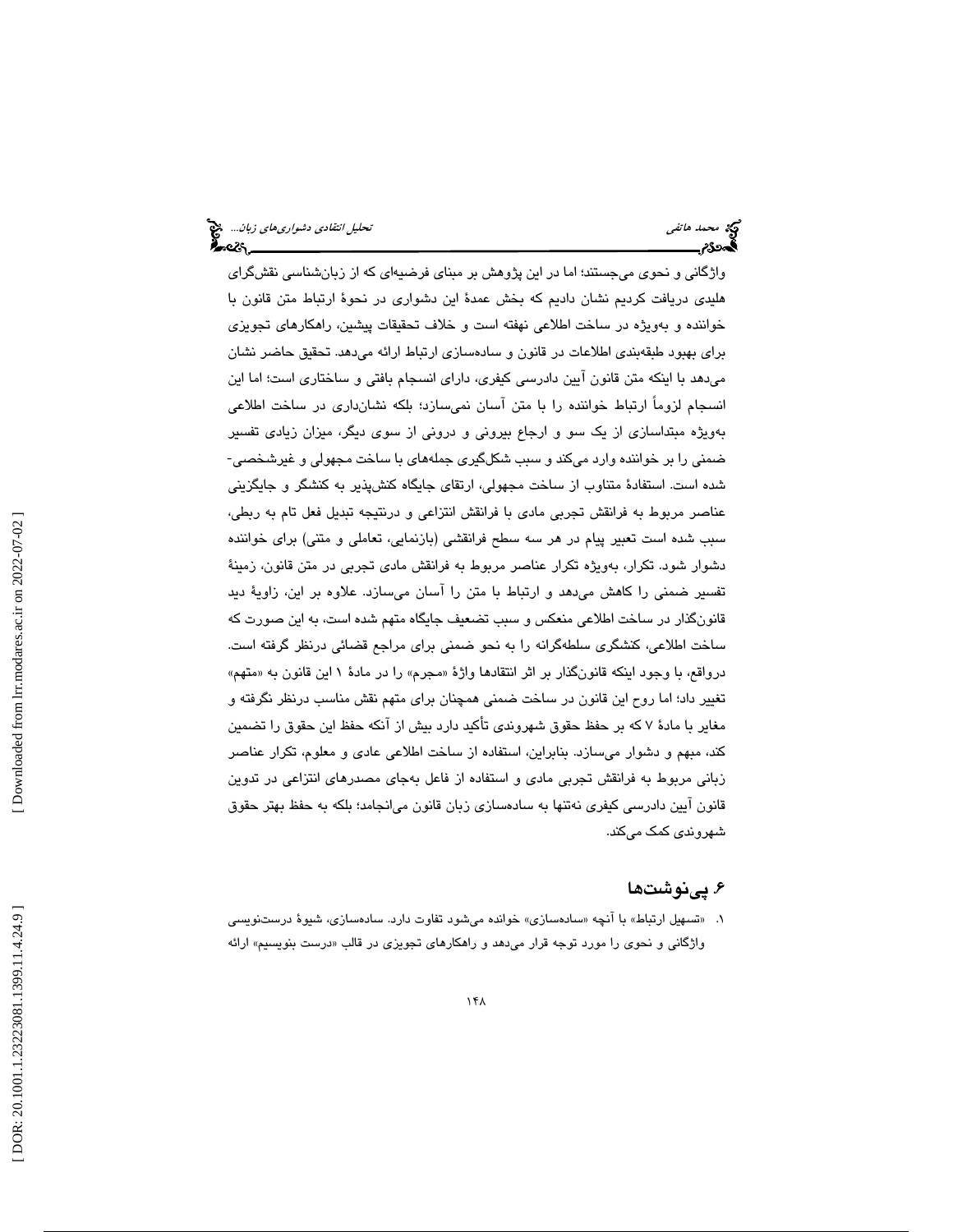ميدهد؛ اما تسهيل ارتباط به شيوة ارائة اطلاعات توجه ميكند و ساخت كلام را بررسي ميكند نه ساخت جمله را. ابزار اين دو شيوه مطالعاتي متفاوت است. چهبسا يك متن زباني (اعم از حقوقي و ...) از الفاظ كاملاً همهفهم و ساده استفاده كرده و ساختار جمله را نيز درست بهكار برده باشد؛ اما نحوة ارائة اطلاعات بهگونهاي تنظيم شده باشد كه خواننده نتواند با متن ارتباط برقرار كند. براي مثال، اگر آنچه بايد بهمنزلة مقدمه ذكر شود در جايگاه مؤخر قرار گيرد و برعكس، ارتباط ادراكي مخاطب با متن مختل خواهد شد حتي اگر واژگان ساده و ساختار جملات صحيح باشد. بنابراين، از ديدگاه پژوهش حاضر سادهسازي ارتباطي بسيار مهمتر از سادهسازي لفظي و بياني است.

- 2. Text
- 3. choices
- 4. clause
- 5. experimental metafunction
- 6. interpersonal metafunction
- 7. textual metafunction
- 8. Actor
- 9. Subject
- 10. Theme
- 11. Representation
- 12. Exchange
- 13. Message
- 14. Material 15. Mantal
- 16. Relational
- 17. Behavioural
- 18. Existential
- 19. Verbal
- 20. Lambercht
- 21. Chafe
- 22. Vallduvi

## . منابع 7

- آشوری، محمد (۱۳۹۱).*آیین دادرسی کنفری.* **ج ۱. ت**هران: سمت.
- آقاگلزاده، فردوس (۱۳۸۱). «زبانشناسی حقوقی: رویکردی نوین در زبانشناسی کاربردی». <mark>نخ*ستتن همایش انجمن زبان شناسی ایران</mark>.* تهران: چاپ جهان رایانه. صص ۲۱۵ـ ۲۲۷.</mark>
	- . تهران: علم. ـــــــــــــــــــــ ( 1391). زبانشناس ي حقوق ي نظر و ي كاربردي •
- آقاگلزاده، فردوس و همكاران (۱۳۸۹). «تحليل زبانشناختي آراي قضائي بر اساس الگوي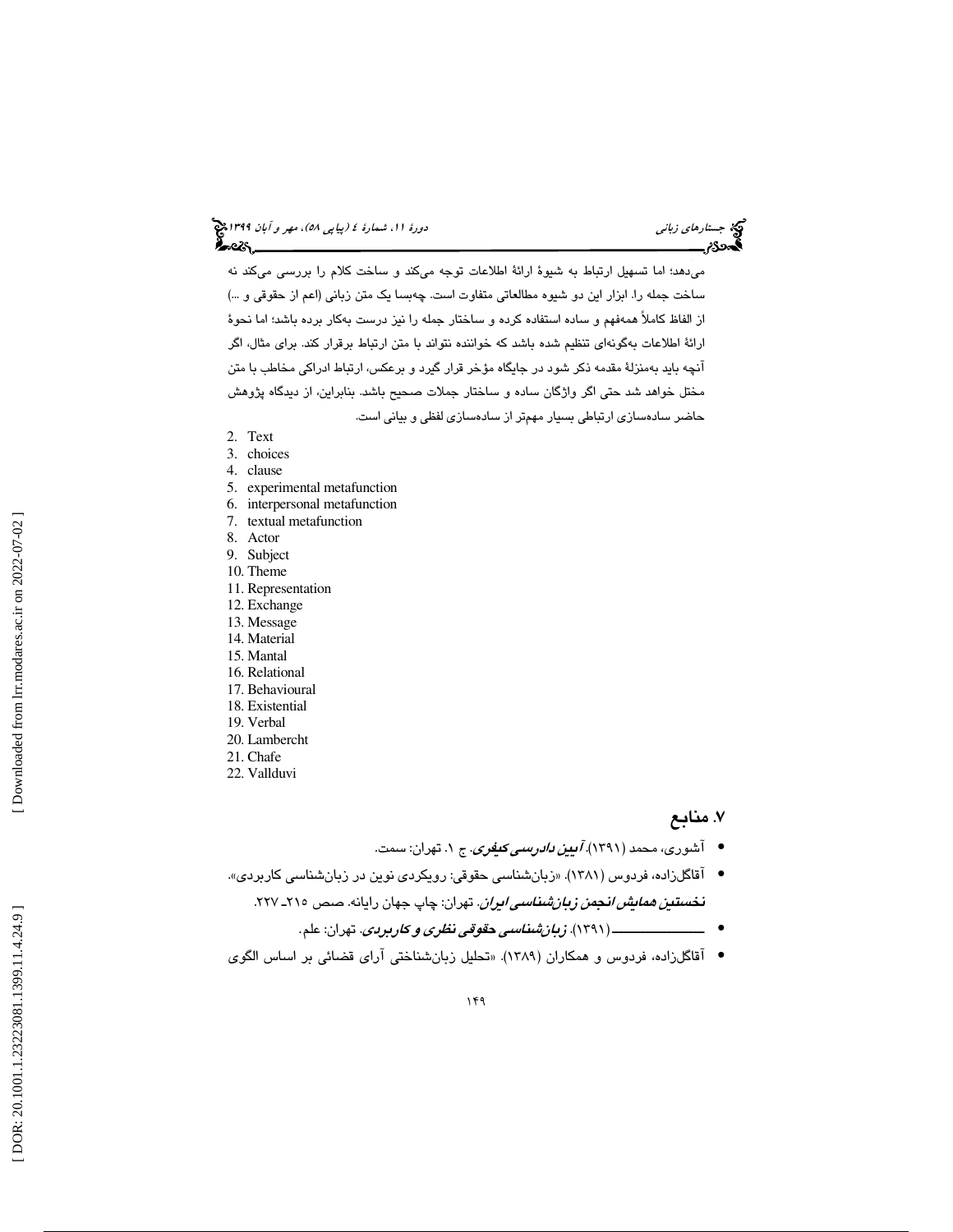خلاق: رویکرد حوزهٔ زبانشناسی حقوقی» *جستار<i>های زبانی.* **د ۱. ش ۱. ص**ص ۱۱ ـ ۲۷.

- حبيبي، حسن (١٣٧٨). «زبان حقوقي». *نامهٔ كانون*. ش ١٦. صص ٣٣-٩؛.
- روشن، بلقيس و سپيده بهبودي (١٣٨٨). «توصيف ويژگيهاي نحوي و واژگاني متون حقوقي مدنی فارسی». *زبان و زبانشناسی*. د ۰. ش ۹. صص ۱۰۰-۱۳۲.
	- صالحۍراد، محمد (١٣٨٥). *آ بين نگارش آراء قضائي.* تهران: مجمع علمي و فرهنگي مجد.
- فرازندهپور، فائزه (۱۳۸۸). *آسىپېشناسىي متون حقوقى از دىيىگا<i>ە زبانشناسىي و ارائ***ەُ** الگويي بر مبناي تحليل ساخت موضوعي: رويكرد زبانشناسي حقوقي (قانوني). پايان-نامهٔ كارشناسی ارشد زبانشناسی. تهران: دانشگاه تربیت مدرس.
- لطيفي خواه، پريا (١٣٨١). *مبررسمى ساختار نحوى مقن قانون مدنى.* پايان**نامهٔ كارشناس**ى ارشد زبانشناسی. دانشگاه آزاد اسلامی واحد تهران مرکزی. مرکز تحصیلات تکمیلی (ميرداماد).
- ميربابايي، سيداحمد (١٣٩١). ن*گارش و دستور زبان حقوقي (فرهنگ نوشتاري و گفتاري اصطلاحات حقوقي).* تهران: بهنامي.
- ميرعمادي، سيد علي و ستاره مجيدي (١٣٨٥). «بررسي نقش اطلاعي دو فرايند مبتداسازي و مجهول سازی در زبان فارسی از دیدگاه نقشگرایی». *زبان <i>و ادب***.** ش ۳۰ ـ مص ۷ ـ ۳۰.
	- وحیدیان کامیار، تقی (۱۳۸۲). *دستور زبان فارسمی (۱).* تهران: سمت.
		- وزین،پور، نادر (۱۳٦۹). *دستور <mark>زبان فار</mark>سی*. تهران: معین.

#### **References**:

- Aghagolzadeh, F. (2013). *Theoretical and applied legal linguistics*. Tehran: Nashre Elm. [In Persian].
- Aghagolzadeh, F. et al, (2011), "Linguistic analysis of judicial arguments based on the creative model: The legal linguistics field approach". *Language Related Research.*, spring. No. 1. Pp: 11-28. [In Persian].
- Ashouri, M. (2012). *The Code of Criminal Procedure*. Tehran: SAMT. [in Persian].
- Chafe, W. (1987). "Cognitive Constraints on Information Flow". In Tomlin, Russell (ed.) *Coherence and Grounding in Discourse: Typological Studies in Language*. Vol.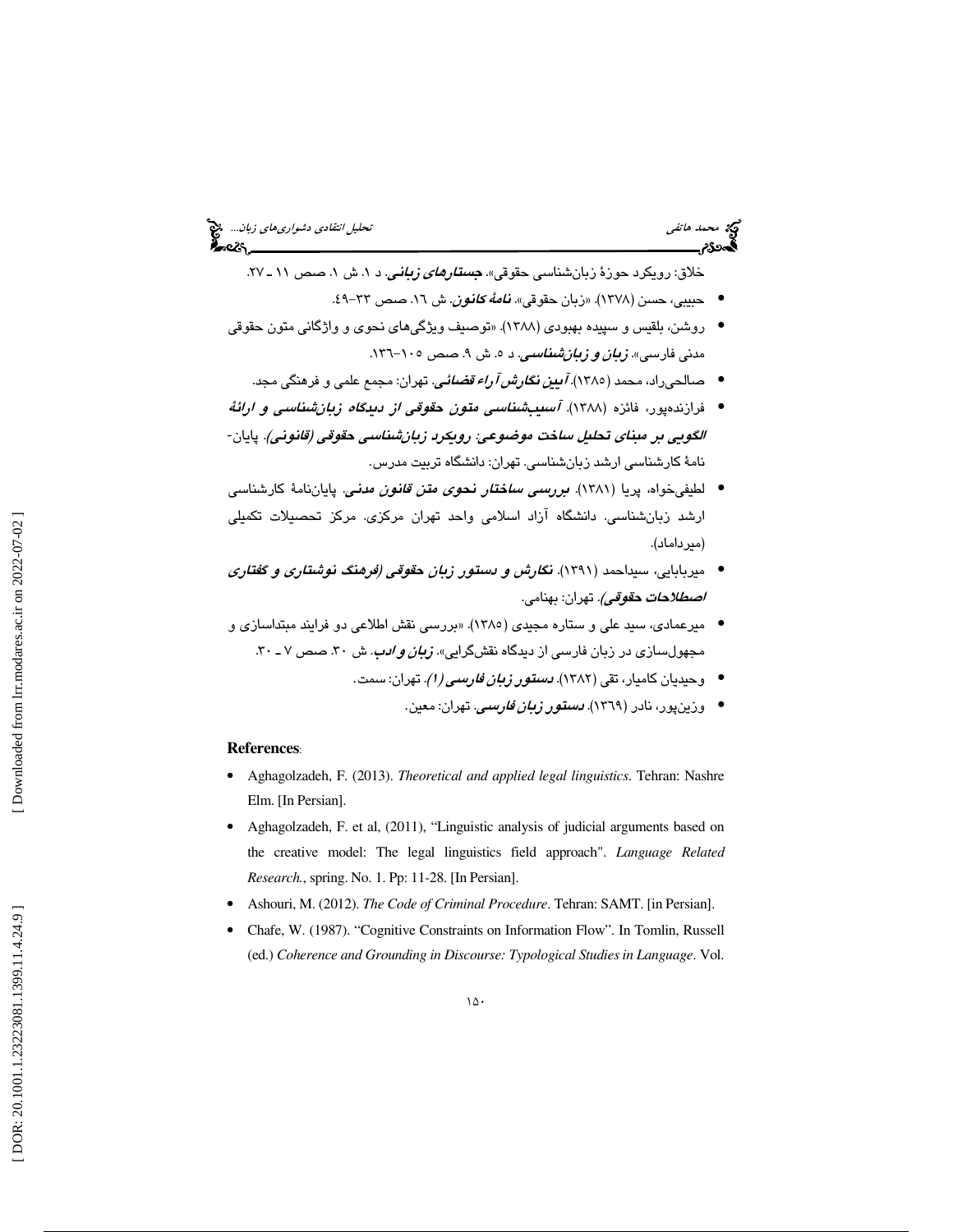# (پياپي 58)، مهر و آبان 1399 جستارهاي زباني دورة ،11 شمارة 4



XI. Benjamins, Amsterdam. Pp: 21-52.

- Crandall, J. & V. R. Charrow, (2000), *Linguistic Aspects of Legal Languag*. USA: Center for Applied Linguistics, retrieved April. 12, 2019; from: https://files.eric.ed. gov/fulltext/ED318248.pdf .
- Gibbons, J. (2003). *Forensic Linguistics; an Introduction to Language in the Justice System*. Cambridge: Blackwell Publishing Ltd.
- Habibi, H. (1995). "Legal Language". *Farhangestan Letter Quartely*. 1. 1. Pp: 13-37. [In Persian].
- Halliday, M. A. K. & C.M.I.M. Mattihiessen, (2014), *Halliday's introduction to functional grammar* (4 th ed.). London & New York: Routledge.
- ---------------------- & R. Hassan, (1976), *Cohesion in English*. London: Longman.
- ---------------------- (1994). *An Introduction to functional grammar*. New York: Edward Arnold.
- Hamedim Sh. Z. & M. Mirshahi, (2015), "Comparing the use of text integrity tools in advanced level books from four Farsi learning collections". Pp: 516-537. Retrieved from: http://ctpl.um.ac.ir/images /258/hamayesh/he1.pdf , last seen: 6/31/2019.
- Lambrecht, K. (1994). *Information structure and sentence form: topic, focus and the mental representations of discourse referent.* Cambridge: Cambridge University Press.
- Latifi Khah, P. (2002). *The structure of the civil law texts*. M.A Thesis. Islamic Azad University. Central Branch. [In Persian].
- Mirbabaei, S. A. (2012). *Grammar of the language of law* (Handbook of Written and Spoken Terms of Law). Tehran: Behnami. [In Persian].
- Roshan, B. & Behboudi, S. (2009). "Syntactic and lexical features of Persian civil rights written texts". *Language and Linguistics, Spring and Summer*. No. 9 .Pp: 105- 123. [In Persian].
- Salehi Rad, M. (2012). *How to write a court decision*? Tehran: Elmi and Farhangi Pub. [In Persian].